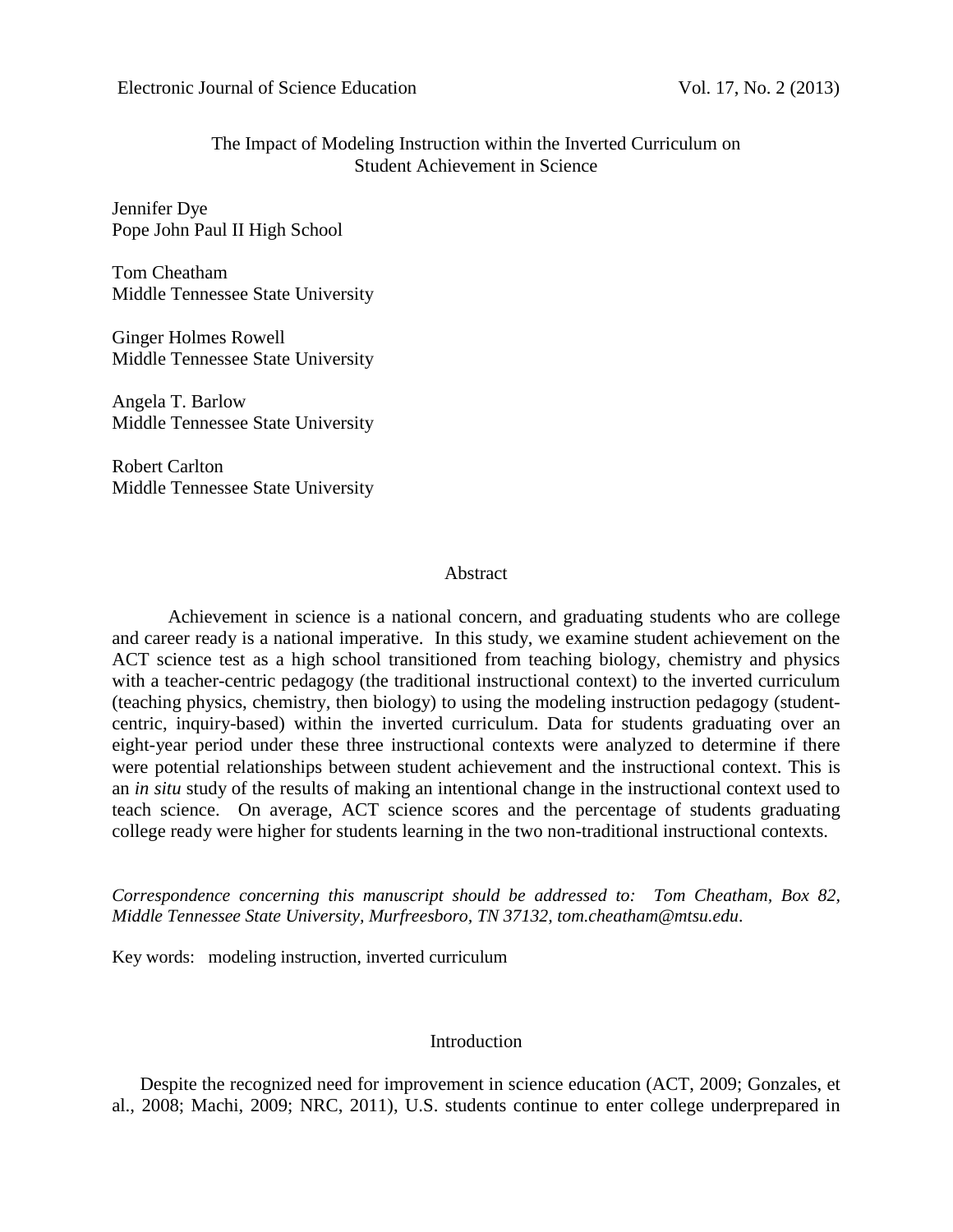science (ACT, 2008, 2012). Of the 1.67 million ACT-tested graduates in 2012, only 31% (21% in the state) scored at least 24 on the science reasoning portion of the ACT, an indicator of their college readiness in science (ACT, 2012). The conclusion is that 69% of students nationally enter college with less than a 75% chance of succeeding (earning a grade of  $C$ " or better) in freshman biology. Other college ready benchmarks are met at a higher rate—mathematics 46% and English 67%. This lack of preparedness in science results in too few students studying science and an overall failure to meet the needs of today's workforce (Machi, 2009).

―The most direct route to improving mathematics and science achievement for all students is better mathematics and science teaching" (National Commission on Mathematics and Science Teaching for the  $21^{st}$  Century, 2000, p. 7). Improved science teaching hinges on significant changes in both instructional practices and the science curriculum (Machi, 2009; Pratt, 2012). Among the myriad of approaches that aim to improve science teaching, one strategy that has shown promise involves a teaching methodology known as modeling instruction (Wells, Hestenes, & Swackhamer, 1995). Another is curriculum-related and invokes a reversal of the historical order in which science courses are taken (inverted curriculum) with physics taken first and biology following chemistry.

Modeling instruction is a research-based instructional methodology/pedagogy that immerses science students in the practice of scientific processes and discourse that leads to conceptual understanding (Jackson, Dukerich & Hestenes, 2008). Originally designed for teaching high school physics, modeling instruction follows a guided-inquiry approach to learning (Banchi and Bell, 2008) where the teacher demonstrates a phenomenon or poses a research question. Students in each small group then collaboratively discuss, develop, debate and test a model to describe the phenomenon or answer the question. They may later apply the tested model to a new situation as a check for broader applicability—practicing science as a scientist. The term modeling instruction will be used, in this manuscript, to refer to an overall instructional methodology/pedagogy in which the teacher sets up the research question or problem, observes students' processing of issues, asks questions to refine the inquiry, and attends to the student dialog as they construct their understanding and present their findings to the class. We use the term modeling to refer more generally to the learning environment and the process by which students work through the methodology, leading to conceptual understanding. Students work to develop a testable model by engaging in collaborative investigation and a give-and-take defense of their hypotheses (Wells et al., 1995), activities which have been found to support learning (Bransford, Brown, & Cocking, 2000). Additional information on this model development will be provided in the Background Literature section. Following the success of modeling instruction in physics (Brewe, Kramer, & O'Brien, 2008; Hestenes, 2000; Malone, 2008; Wells et al., 1995), similar instructional methodologies have been developed and deployed in chemistry (Barker 2012; Dugger, Principe, & Rudolph, 2012; Farrell, Moog, & Spencer, 1999; Lewis & Lewis, 2005) and in biology (Dye, Nolan & Rudolph, 2012; McDaniel, Lister, Hana, & Roy, 2007).

Whereas modeling instruction addresses the improvement of science education at the course level, the inverted curriculum addresses this improvement holistically, i.e., at the curriculum level. Rather than the biology–chemistry–physics sequence followed in traditional high school science curricula, the inverted curriculum follows a physics–chemistry–biology sequence. The "physics-first" approach rests on logic and the recognition that understanding fundamental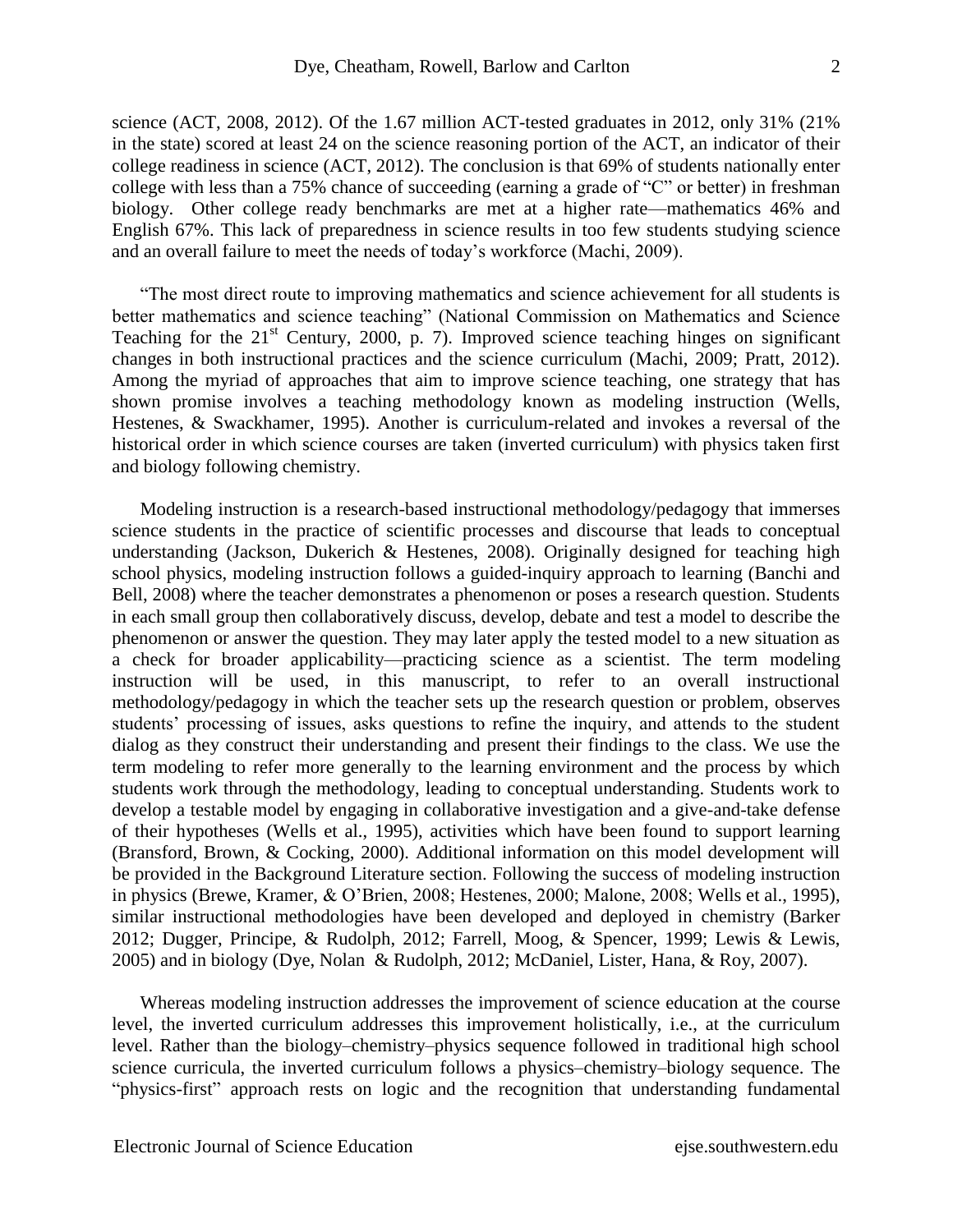biology mechanisms depends critically on a student having previously mastered physical and chemical concepts (Lederman 2001; NRC, 2001). Researchers have demonstrated the positive impact of the inverted curriculum on science achievement (Bess & Bybee, 2004; Lederman, 1995, 2001; Liang, Fulmer, Majerich, Clevenstine, & Howanski, 2012; Pasero, 2003; Taylor et al., 2005).

# *Purpose of Study*

The purpose of this study was to examine the possible relationship between high school students' science achievement, as measured by ACT science subscores, and modeling instruction implemented within the inverted curriculum. Although modeling instruction and the inverted curriculum have been studied individually, studies of the two strategies combined are rare. To this end, the following research questions were posed.

Question 1: **Science Achievement:** What are the effects on *science achievement*, as measured by ACT science subscores, of shifts from a traditional science curriculum sequence that is teacher-centric, to an inverted curriculum sequence taught traditionally, and then to an inverted curriculum that also employs modeling instruction?

Question 2: **College Readiness:** What are the effects on *college readiness* in science, as measured by ACT science subscores, of shifts from a traditional science curriculum sequence that is teacher-centric, to an inverted curriculum sequence taught traditionally, and then to an inverted curriculum that also employs modeling instruction?

## *Significance of Study*

Given the need to improve student achievement in science as well as the college and career readiness of high school students (Machi, 2009), the significance of this work lies in identifying the potential relationship between modeling instruction within the inverted curriculum and science achievement in the high school setting.

# Background Literature

In this section, we present background literature that has served to inform our study. First, an overview of literature related to how people learn, known as *learning science*, will be provided that includes discussion of the traditionally taught (teacher-centric lecture and passive student learning) science classes and the alternative (active-learning) methodologies. Next, we present a description of modeling instruction, including the available research that supports its effectiveness. Finally, an overview of the inverted curriculum is provided along with its related literature.

## *Learning Science*

Multidisciplinary research of the 1990s in the field of learning science produced a consensus that education for the knowledge economy must: include participatory or collaborative learning that is built upon prior knowledge, acknowledge and address misconceptions, and make use of learning environments more suited for reasoning about real-world problems (Bransford et al., 2000). In these learning environments, the effective teacher must be able to guide students in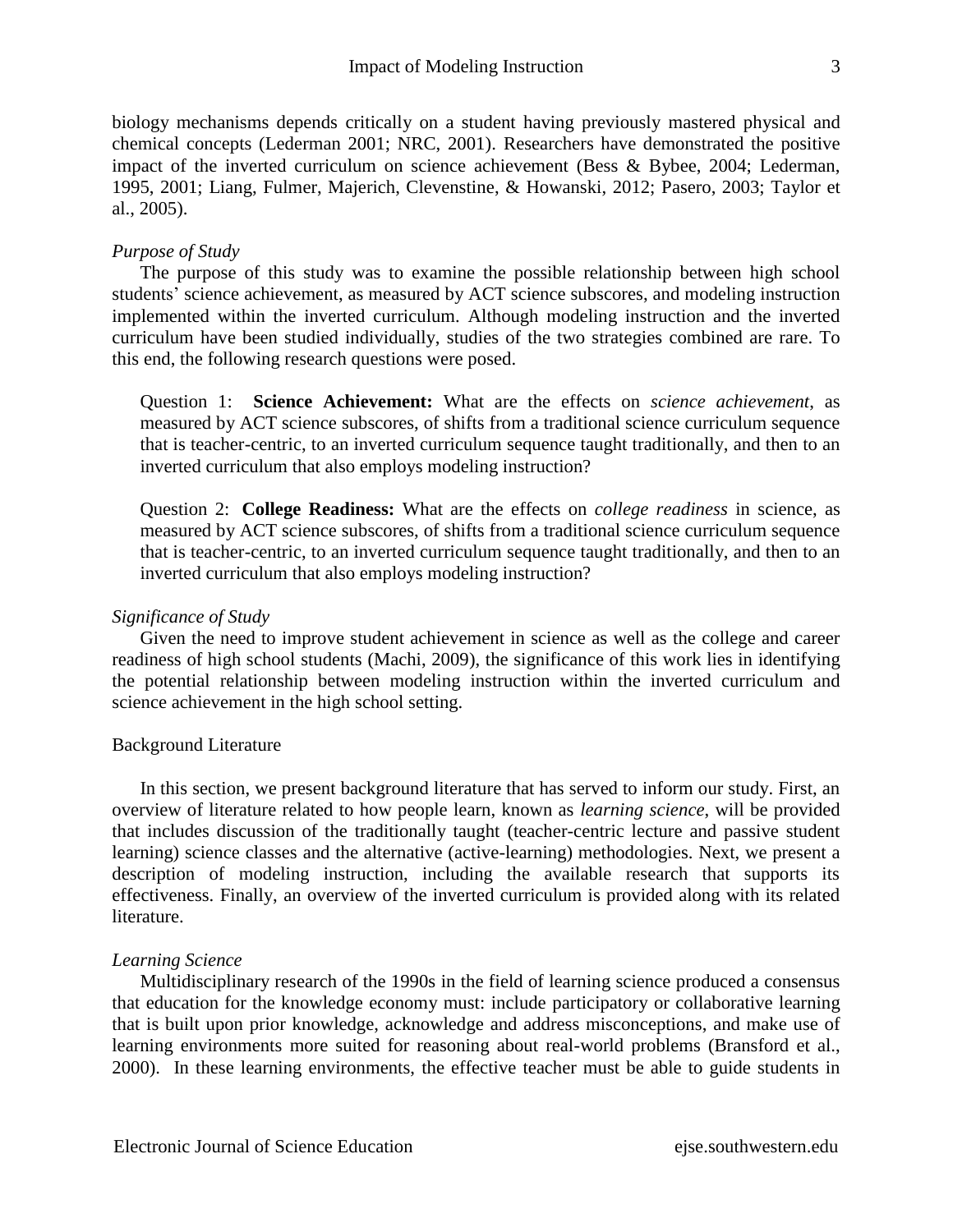authentic practice that mirrors that of professionals in the field (Edelson & Reiser, 2006; Krajcik & Blumenfeld, 2006), i.e., learning by doing.

Traditionally taught college physics courses have often failed to include this "learning by doing" aspect. As a result, these courses have had little impact upon student understanding, with students leaving the course with their misconceptions unchanged (Hake, 1987, 1998; Halloun, & Hestenes, 1985a, 1985b; McDermott, 1984; van Heuvelen, 1991). The same is true in the other science disciplines. In the areas of physics, chemistry, and biology, educational research has confirmed that student attitudes, beliefs, and assumptions concerning course expectations can have significant consequences for learning (Barbera, Adams, Wieman, & Perkins, 2008; Perkins, Adams, Pollock, Finkelstein, & Wieman, 2005; Semsar, Knight, Birol, & Smith, 2011). In the move from passive to active learning, addressing and reordering those cognitive expectations can play a significant role in enhancing conceptual understanding. Additionally, as students make sense of science, they will develop beliefs that incline them toward its pursuit.

In recognition of this, at least a dozen constructivist-driven methodologies have been developed for physics (Hestenes, 1987; Laws, 1991; Mazur, 1997; McDermott & the Physics Education Group at the University of Washington, 1996; McDermott & Redish, 1999; van Huevelen & Etkina, 2005), including modeling instruction. In turn, a number of similar notable constructivist approaches have been developed for chemistry and biology (Gosser, Kampmeier & Varma-Nelson, 2010; Lord, 1998; Spencer, 1999). The formats differ but all are studentcentered, inquiry-based, and consistent with how people learn. Conceptual gains, for a broad range of student demographics, have been demonstrated via concept inventories developed for each discipline (D'Avanzo, 2008; Hestenes, Wells, & Swackhamer, 1992; Mulford & Robinson, 2002).

#### *Modeling Instruction*

Modeling instruction is an inquiry-based pedagogy that has proven effective in improving learning in high school physics (Hake, 1998, 2009). Studies have shown that student performance on the physics Force Concept Inventory improves with the number of years of teacher training and experience using modeling instruction (Wells et al., 1995). In this research, physics has typically been taught in the junior or senior year, following courses in biology and chemistry and multiple high school mathematics classes.

High school chemistry and biology teachers have adopted modeling instruction more slowly. Yet, modeling has proven effective in teaching both chemistry (Barker, 2012; Dugger et al., 2012; Farrell et al., 1999; Lewis & Lewis, 2005) and biology (Dye et al., 2012; McDaniel et al., 2007) classes. Modeling has been successful with diverse student populations—from inner city, to magnet, to private schools—because this pedagogy is rooted in the way students learn and because the practice of all science disciplines is inquiry-based. In modeling instruction, lectures and traditional content units are replaced with modeling cycles in which small groups of students work collaboratively to collect data and construct a conceptual model to explain observations of a real-world system.

Jackson et al. (2008) provided an overview of the modeling process, which features two stages: development and deployment. During the development stage, groups of students engage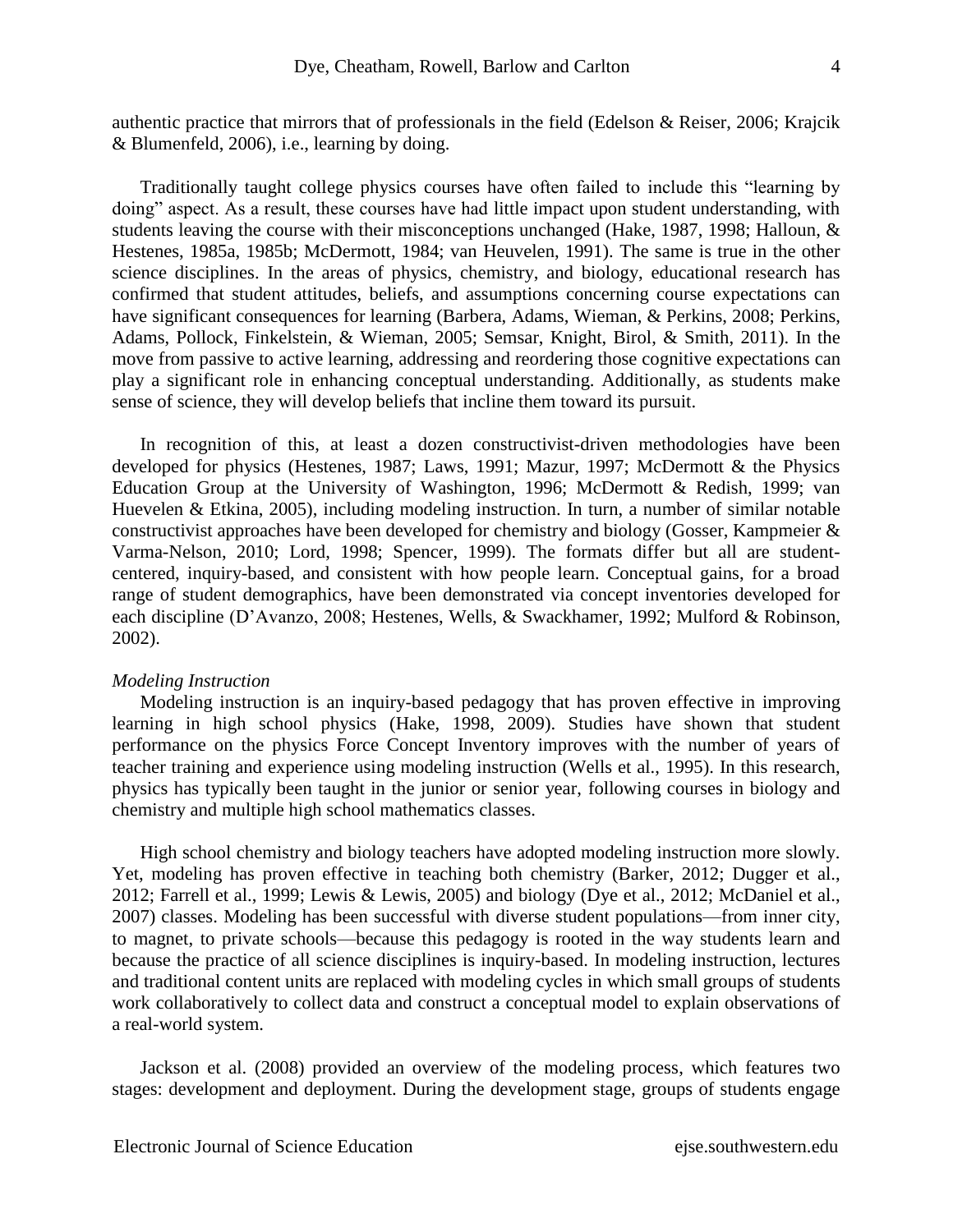in model analysis using whiteboards with emphasis on Socratic dialog, responding to challenges, and employing multiple representations (diagrams, graphs or equations). The teacher then guides their development of a generalizable model. During the deployment stage, students use the model they have developed to predict outcomes for new initial conditions or constraints. The modeling cycle concludes when a representative student from each group explains and defends their model of the real-world system to the class, again using whiteboards. The teacher is responsible for facilitating the ongoing Socratic dialog, challenging misconceptions, defining the real-world problem, guiding model development and deployment, and assessing student understanding.

## *Inverted Curriculum*

The inverted curriculum describes a sequence reversal for the core science offerings in a high school curriculum, from biology-chemistry-physics to physics-chemistry-biology. This physicsfirst approach allows for building from the simple to the complex and replaces quantized, unconnected knowledge with an integrated learning continuum. Such an approach is logical and promotes deeper, richer understanding (Lederman 2001; NRC, 2001).

In physics, conceptual groundwork is laid in the concepts of matter, motion, forces, energy, and waves—all organized around a small set of basic models in ways that guide students to learn by inquiry. In chemistry, an explicit particle model is constructed to describe matter, and the role of energy in both physical and chemical change is a thread throughout the course. The curriculum includes matter, energy and states, moles, stoichiometry, temperature, and equilibrium. In biology, the models from physics and chemistry are applied to molecular interactions at the cellular level, including their role in cell structure, heredity, and energy. Like modeling instruction, the inverted curriculum has succeeded in improving science achievement (Glasser, 2012; Bess & Bybee, 2004; Lederman, 1995, 2001; Liang et al., 2012; Pasero, 2003; Taylor et al., 2005).

In summary, the call of the National Academy of Sciences, in the *Bio2010* report (NRC, 2003), for an integration of physics and chemistry in biology teaching is realizable through systemic transformation of the science curricula and the integration of these disciplines in a coherent learning sequence with explicit conceptual links across the courses. Modeling instruction within the inverted curriculum is an embodiment of this approach to learning with understanding. Although these two strategies have been studied separately, previous research has not examined the impact of the two in conjunction, which is the goal of our research.

## Methodology and Results

## *Research Context*

Located in a large, southeastern city, Catholic High School<sup>1</sup> (CHS) opened in 2002 and enrolled approximately 600 students in grades 9 through 12 (60% Catholic, 14% students of color, from 10 different counties and 50 different feeder schools). CHS features a classical, liberal arts curriculum, requiring four credits each of mathematics, English, theology, and history, three credits each of science, foreign language and fine arts, and one credit in a Christian Service Internship. As represented in Table 1, CHS students are quite diverse in terms of

 $\overline{a}$ 

*<sup>1</sup> The name of the high school has been altered in the interest of anonymity.*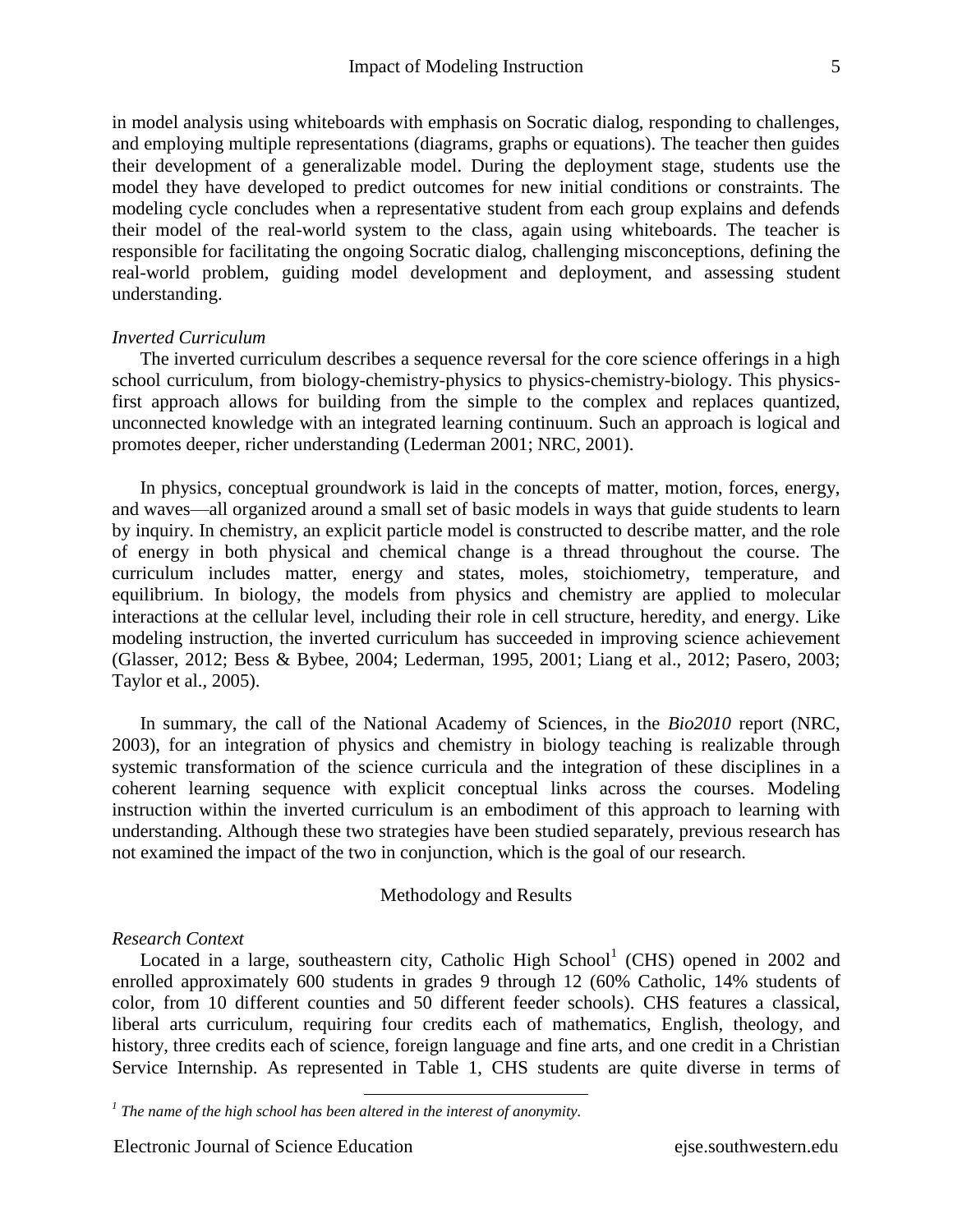academic ability, as measured by the ACT PLAN test (taken near the beginning of the  $9<sup>th</sup>$  grade) and the ACT test (taken in the  $11<sup>th</sup>$  grade).

| <i>Tuble 1</i> . CHS I LATY and ACT SCOTE Statistics for Students Chaduaring 2000-2013 |      |     |     |     |  |  |  |  |
|----------------------------------------------------------------------------------------|------|-----|-----|-----|--|--|--|--|
| Category                                                                               |      |     | MIN | MAX |  |  |  |  |
| <b>PLAN Science</b>                                                                    | 20.0 | 3.2 |     |     |  |  |  |  |
| <b>PLAN</b> Composite                                                                  | 19.8 | 3.2 |     |     |  |  |  |  |
| <b>ACT</b> Science                                                                     | 23.5 |     |     | 36  |  |  |  |  |
| <b>ACT</b> Composite                                                                   | 23.8 |     |     | 35  |  |  |  |  |

*Table 1*.CHS PLAN and ACT Score Statistics for Students Graduating 2006-2013

 $N = 808$  CHS students taking the ACT in 11<sup>th</sup> grade in the years 2005 through 2012 (graduating in 2006 – 2013) who also took *the PLAN test in 9th grade. Only students who enrolled at CHS as freshman and graduated are included.*

The first cohort to receive four years of instruction at CHS graduated in 2006. Before the fall of 2006, CHS's science program was traditional in that they did not utilize either the inverted curriculum or modeling instruction—science classes were ordered in the traditional biology, chemistry and physics sequence and teaching was a traditional teacher-centric, passive learner model. In fall 2006, CHS began phasing in the inverted curriculum, starting  $9<sup>th</sup>$  grade students with a conceptual physics class, referred to within the state as Physical World Concepts (PWC), followed by chemistry in  $10<sup>th</sup>$  grade and biology in  $11<sup>th</sup>$  grade

Additional curriculum changes occurred in the 2009-2010 school year. In summer 2009, CHS science teachers received training in modeling instruction, for their area of certification, and began implementing the modeling instruction pedagogy within the inverted curriculum. Over the course of two summers, teachers attended two, two-week workshops conducted by expert modelers using the curriculum developed through Arizona State University. Teachers were immersed in the methodology—taking on the roles of student and teacher while conducting paradigm labs (i.e., labs that provide the framework for the scientific understanding), and engaging in discourse of those ideas. The teachers from CHS also met weekly to discuss the methodology and ensure fidelity in instruction. Pairs of teachers in each subject (physics, chemistry, and biology) worked collaboratively, often meeting daily but minimally for 70 minutes each week, to ensure courses were being taught using the modeling strategies and to provide support when uncertain about curriculum or methodology. Teachers engaged in refinement of strategies during their second summer of modeling training. The science department teachers also met weekly to discuss progress of students using the modeling strategies and conceptual threads between the courses.

To document and support fidelity of implementation, teachers were observed three times each year, for the length of the study, in both scheduled and unannounced observations by the department chair and an administrator. The department chair had received modeling training and the school administrator was familiar with the methodology, but had not been through the same training as the teachers. Formal feedback using the state-prescribed evaluation method was provided in written form and meetings were held with the individual teacher after each observation.

In fall 2009, CHS teachers implemented modeling instruction in chemistry, followed by biology and PWC starting fall 2010. Figure 1 pictures the phasing in of the inverted curriculum and modeling instruction at CHS. The rows show the order in which each student cohort took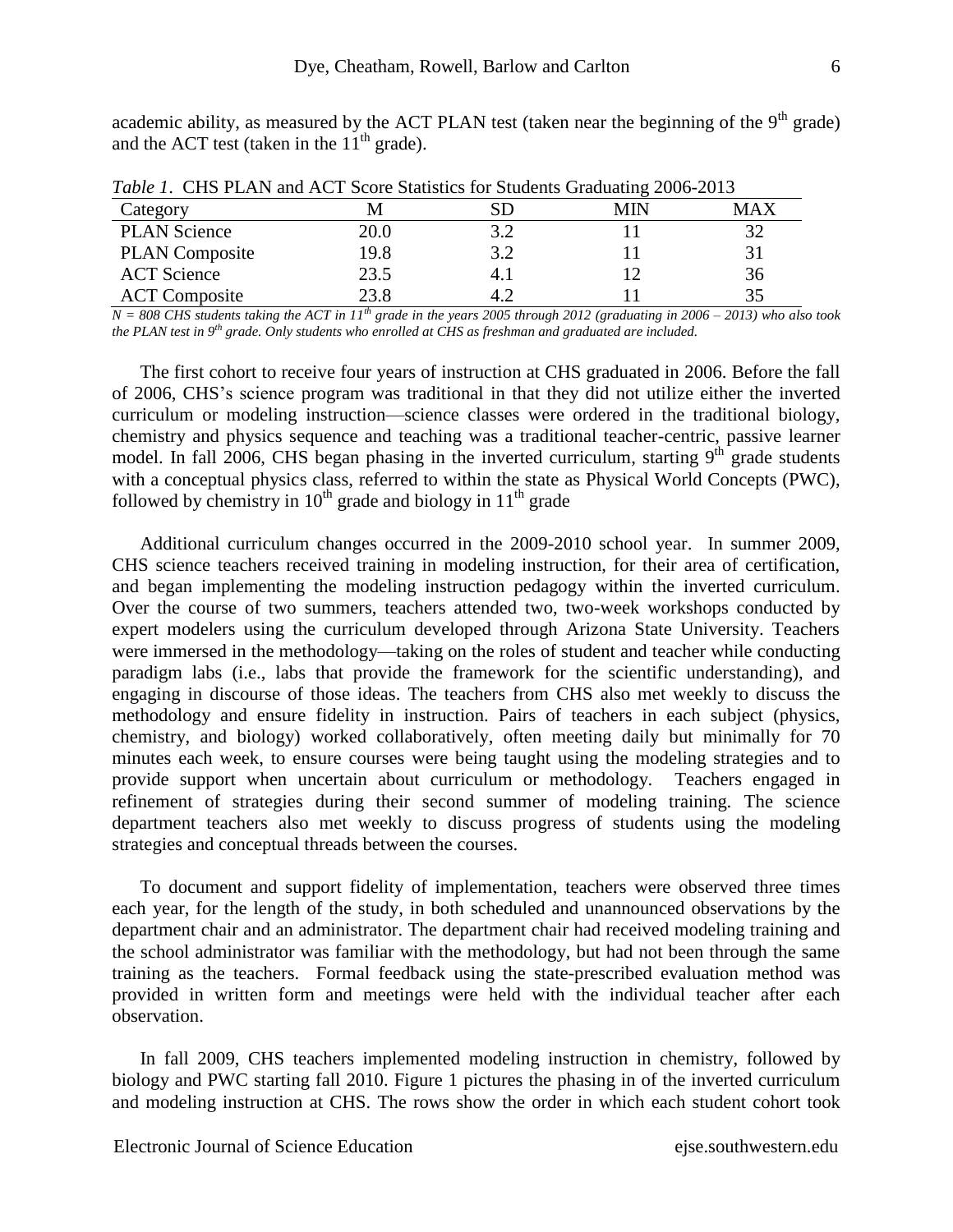their high school science courses. The first column indicates the cohort number and the second column represents the year in which the students graduated. The top row is the academic year. For example, the students in our data set that graduated in 2010 were freshmen at CHS in the academic year 2006-07 and took PWC during their freshman year (06-07), chemistry in their sophomore year (07-08), biology during their junior year (08-09) and were seniors in the academic year (09-10), graduating in 2010. CHS accepted its first students in 2002-2003.

From this point forward, we will identify the students by cohorts representing the year they graduated, as shown in Figure 1, and the corresponding courses taught, by year, at CHS. Cohorts 1-4 used the traditional instructional context (traditional science sequence is biology, chemistry and physics with no use of modeling instruction), Cohorts 5 and 6 used the inverted curriculum alone instructional context (science sequence is physics, chemistry and biology with no use of modeling instruction), and Cohorts 7 and 8 used modeling instruction in chemistry and biology within the inverted curriculum instructional context. Cohort 9 will be the first class at CHS to

|                                |                           |                                   | <b>Academic Year</b> |               |               |            |              |               |            |       |                                               |                                                                            |                  |
|--------------------------------|---------------------------|-----------------------------------|----------------------|---------------|---------------|------------|--------------|---------------|------------|-------|-----------------------------------------------|----------------------------------------------------------------------------|------------------|
| <b>Cohort</b><br><b>Number</b> | <b>Graduation</b><br>Year | Opened<br>$02 - 03$<br><b>CHS</b> | $03 - 04$            | 04-05         | $05 - 06$     | 06-07      | $07 - 08$    | $08 - 09$     | $09 - 10$  | 10-11 | $\mathbf{\Omega}$<br>−<br>−<br>$\blacksquare$ | $\mathbf{\tilde{5}}$<br>−<br>$\mathbf{\Omega}$<br>$\overline{\phantom{0}}$ | ₹<br>−<br>ొ<br>− |
| Cohort 1                       | 2006                      | B                                 | $\mathcal{C}$        | P             | Sr.           |            |              |               |            |       |                                               |                                                                            |                  |
| <b>Cohort 2</b>                | 2007                      |                                   | B                    | $\mathcal{C}$ | P             | Sr.        |              |               |            |       |                                               |                                                                            |                  |
| Cohort 3                       | 2008                      |                                   |                      | B             | $\mathcal{C}$ | P          | Sr.          |               |            |       |                                               |                                                                            |                  |
| Cohort 4                       | 2009                      |                                   |                      |               | B             | C          | $\mathbf{P}$ | Sr.           |            |       |                                               |                                                                            |                  |
| Cohort 5                       | 2010                      |                                   |                      |               |               | <b>PWC</b> | $\mathbf C$  | B             | Sr.        |       |                                               |                                                                            |                  |
| Cohort 6                       | 2011                      |                                   |                      |               |               |            | <b>PWC</b>   | $\mathcal{C}$ | B          | Sr.   |                                               |                                                                            |                  |
| Cohort 7                       | 2012                      |                                   |                      |               |               |            |              | <b>PWC</b>    | s (f       | B     | Sr.                                           |                                                                            |                  |
| <b>Cohort 8</b>                | 2013                      |                                   |                      |               |               |            |              |               | <b>PWC</b> | s.    | B                                             | Sr.                                                                        |                  |
| Cohort 9                       | 2014                      |                                   |                      |               |               |            |              |               |            | PWC   | s.                                            | в                                                                          | Sr.              |

*Figure 1*. CHS Science Curriculum Sequence for Graduating Classes 2006-2013

Legend:  $B = \text{biology}, C = \text{chemistry}, P = \text{physics}, Sr = \text{Senior}, PWC = \text{physical world concepts}$ 

Traditional Curriculum Inverted Curriculum Modeling instruction within the inverted curriculum

experience the full treatment of both the inverted curriculum and modeling instruction. That is, they will have taken physics (9<sup>th</sup> grade), chemistry (10<sup>th</sup> grade) and biology (11<sup>th</sup> grade), all taught using modeling instruction. ACT scores are not yet available for Cohort 9 students.

# *Baseline Data*

Both research questions for this study focus on the use of modeling instruction within the inverted curriculum. However, because this instructional context was not implemented all at once, the data will be presented in terms of a two-step treatment process. Treatment 1 is the inverted curriculum (alone), and Treatment 2 is the modeling instruction in chemistry and biology within the inverted curriculum. The participants for each of these groups are summarized in Table 2 by graduation year and cohort number. The corresponding sample sizes are also provided. The analysis that follows is a retrospective examination of the results of making an intentional change in the instructional context used to teach science at CHS.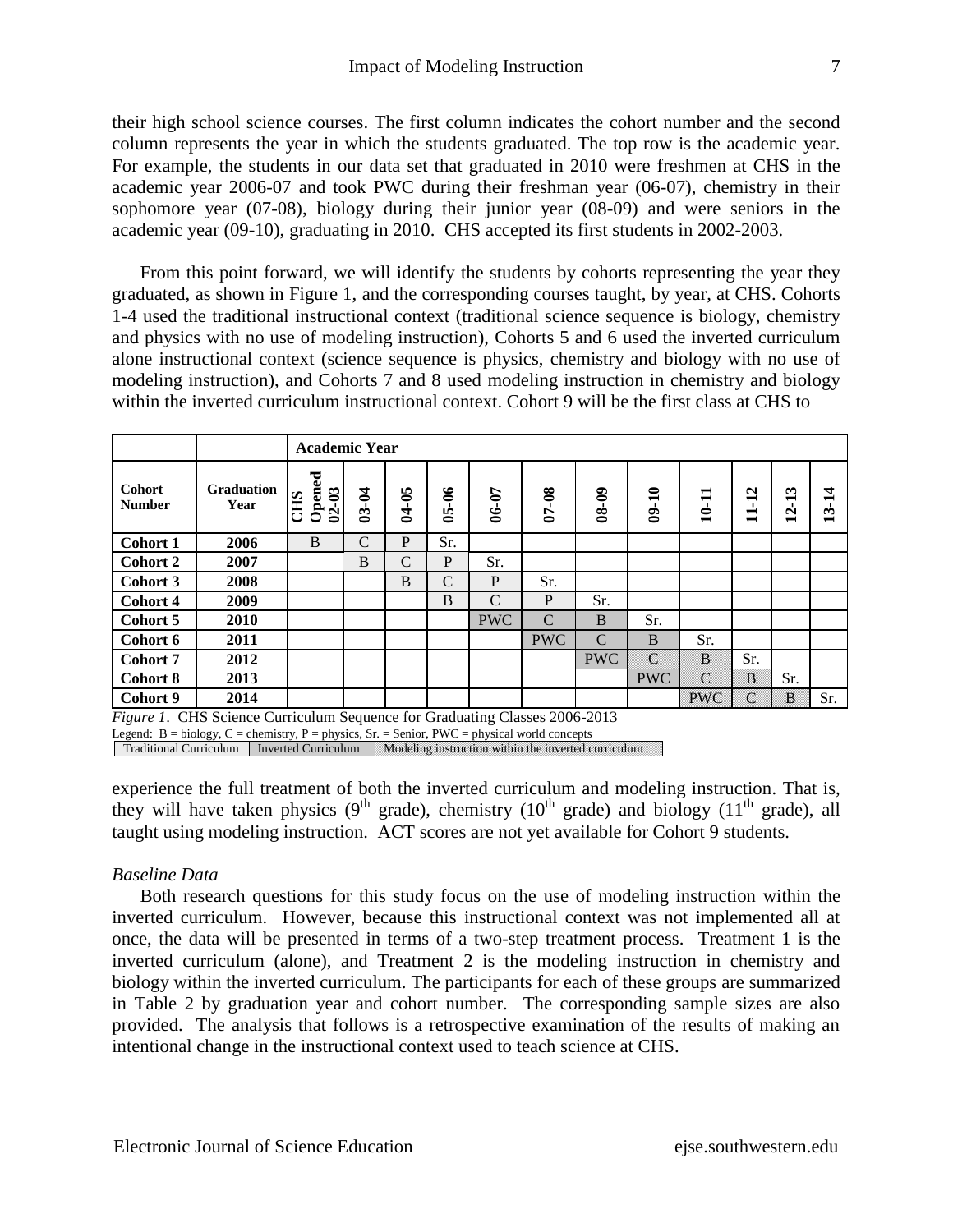|                                                                                | Graduation<br>Year | Cohorts    | N   |
|--------------------------------------------------------------------------------|--------------------|------------|-----|
| <b>Baseline Group:</b> Traditional context                                     | 2006-2009          | 1, 2, 3, 4 | 402 |
| <b>Treatment 1:</b> Inverted curriculum context                                | 2010, 2011         | 5.6        | 214 |
| <b>Treatment 2:</b> Modeling instruction within<br>inverted curriculum context | 2012, 2013         | 7.8        | 192 |

*Table 2.* Treatment Group Summary by Cohorts

This study has two types of baseline measurements. First, the students receiving the traditional instruction (teaching science in the order biology, chemistry and physics using a teacher-centric pedagogy) serve as a baseline, for comparison purposes, of the outcome measure for the two curriculum treatments. This traditional curriculum provides a baseline for what would have been expected to occur if there had been no treatments, that is, had the instructional context remained biology, chemistry, and physics with a teacher-centric pedagogy. Additionally, for this study each student has their own baseline scores provided by the PLAN science score. The primary outcome measure is the ACT science subscore.

Each of the 808 CHS students in the study completed the PLAN test which provided a measure of the students' preparation level when they entered CHS as freshmen. CHS administers the PLAN test at the beginning of October in students' freshman year. Table 3 disaggregates the overall average PLAN scores shown in Table 1 by cohort<sup>2</sup>.

|      | Cohort |      |      |      |      |      |      |  |  |  |
|------|--------|------|------|------|------|------|------|--|--|--|
|      |        |      |      |      |      |      |      |  |  |  |
| 101  | 83     | 101  |      | 104  | 110  | 80   | 112  |  |  |  |
| 21.1 | 19.2   | 20.5 | 20.2 | 19.8 | 19.3 | 20.3 | 19.7 |  |  |  |
| 21.3 | 19.5   | 19.6 | 19.9 | 197  | 18.8 | 19.9 | 19.8 |  |  |  |
|      | $\sim$ | ____ |      |      |      |      |      |  |  |  |

*Table 3*. Average CHS PLAN Scores by Cohort (Graduation Year 2006-2013\*)

*\*Same 808 CHS students from Table 1*

The preparation in science of incoming CHS freshmen averaged 20 points as measured by the science subscore on the PLAN test. Since CHS administers the PLAN test in the  $9<sup>th</sup>$  grade, there is not an exact state or national comparison for the PLAN scores, which are scored on a scale of 1 to 32. The closest reported national averages on the ACT PLAN website (ACT, 2010) are the averages for the students taking the PLAN test in the fall of their  $10<sup>th</sup>$  grade year, which have a mean of 17.8 ( $SD = 3.9$ ) for the science subscore and a composite mean of 17.2 ( $SD =$ 3.9) as shown in Table 4. By extrapolating (see note below Table 4) back to the fall of the  $9<sup>th</sup>$ grade year, the estimated mean would be 17.4 for science and 16.7 for the composite. CHS students thus score, on average, 2.6 points higher than these estimated national averages on the PLAN science subscore and 3.0 points higher on the PLAN composite (or 2.2 and 2.6 points higher than the fall  $10<sup>th</sup>$  grade scores for science and composite, respectively).

 $\overline{a}$ 

 $2 \text{ For the purposes of this work, any student missing either a PLAN score or an ACT score was omitted from the study. Only }$ students who started ninth grade and completed twelfth grade at CHS are included in the study.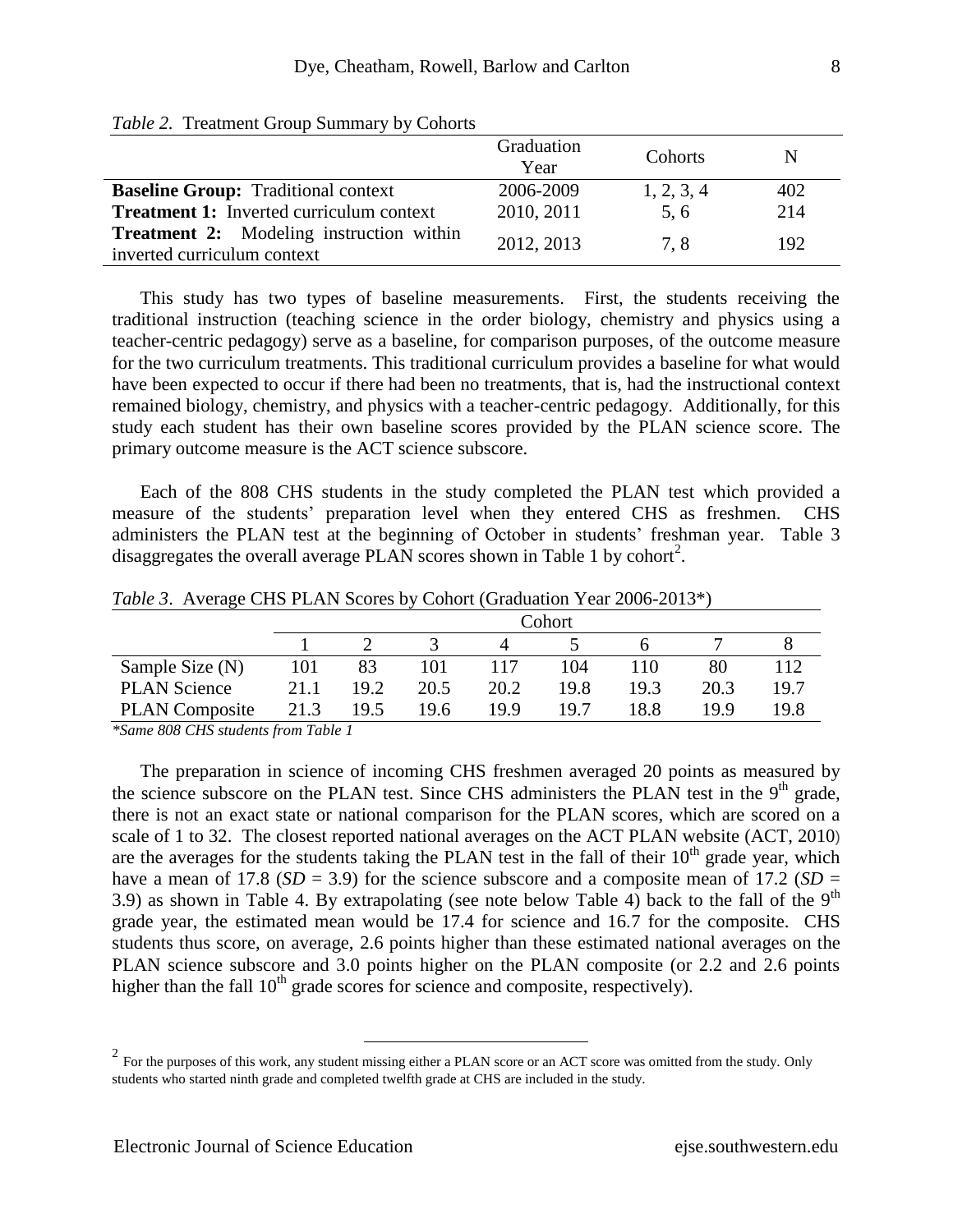|                       | CHS Scores<br>Cohort $1 - 8$ |     | <b>National Scores</b> | $10^{th}$ grade | Extrapolated* Scores<br>$9th$ grade |  |
|-----------------------|------------------------------|-----|------------------------|-----------------|-------------------------------------|--|
| Group                 |                              |     |                        |                 |                                     |  |
| <b>PLAN Science</b>   | 20.0                         | 3.2 | .7.8                   |                 | 17.4                                |  |
| <b>PLAN</b> Composite | 19.8                         | ? つ | 17 2                   | 3.9             | 16.7                                |  |

*Table 4.* Comparison of CHS and National PLAN Scores

\*ACT data shows a 0.2 change per semester for the science subscore and approximately 0.25 change per semester for the composite score when the PLAN test is given in consecutive semesters (ACT 2010). Extrapolated 9<sup>th</sup> grade PLAN scores are based on this data.

## *Outcome Measures*

Two professors from Iowa State University started the American College Testing (ACT) service over 50 years ago to provide an independent testing service for secondary school students. In 1996, this private, not-for-profit company changed its name to ACT. The components of the ACT are English, reading (social science), math, science, and a composite. The maximum score on any component of the ACT is 36. The ACT has a set of benchmarks based on longitudinal data that, on average, project for students a 75% chance of earning a "C or better" in an appropriate corresponding first college course. These benchmarks are called college ready benchmarks. Twenty-four (24) is the ACT college ready benchmark in science. If 21% of ACT test takers (in the state) meet the college ready benchmark in science, then 79% of college freshman are not prepared to succeed in their college freshman science course. Statewide, the other college ready benchmarks are met at a higher rate than science—46% meet the math benchmark, 52% meet the reading benchmark, and 67% meet the English benchmark , N=68,095 in 2012. ACT provides a suite of exams that track student progress toward career and college readiness—the EXPLORE exam is usually given in the  $8<sup>th</sup>$  grade, the PLAN exam is usually given in the  $10^{th}$  grade and the ACT exam is given in the  $11^{th}$  or  $12^{th}$  grade. The maximum possible score on any component of the EXPLORE is 25 and PLAN is 32. For the EXPLORE and PLAN, college readiness benchmarks are projections of student achievement when completing the ACT exam in  $11<sup>th</sup>$  or  $12<sup>th</sup>$  grade. When this suite of exams is given on the timeline  $8^{th}$ ,  $10^{th}$ , and  $11^{th}$  grade respectively, the district has an opportunity to resolve deficiencies before the next test or graduation. The PLAN college ready benchmark in science is 21.

Although CHS students typically take the ACT multiple times, we utilized students' ACT scores from the spring administration of the test during the junior year to be consistent with public school districts within the state. Table 5 features the ACT scores for the same 808 CHS students whose PLAN scores appeared in Tables 1, 3, and 4. Any student who did not start  $9<sup>th</sup>$ grade at CHS or left CHS before graduation was omitted from the study. The national data include the total test takers for each year. This could account for the national statistics shown in Table 5 (IES, 2013) having a higher standard deviation than that of the CHS students. The average ACT science scores for the CHS students are higher than the national average for all years 2006 - 2012.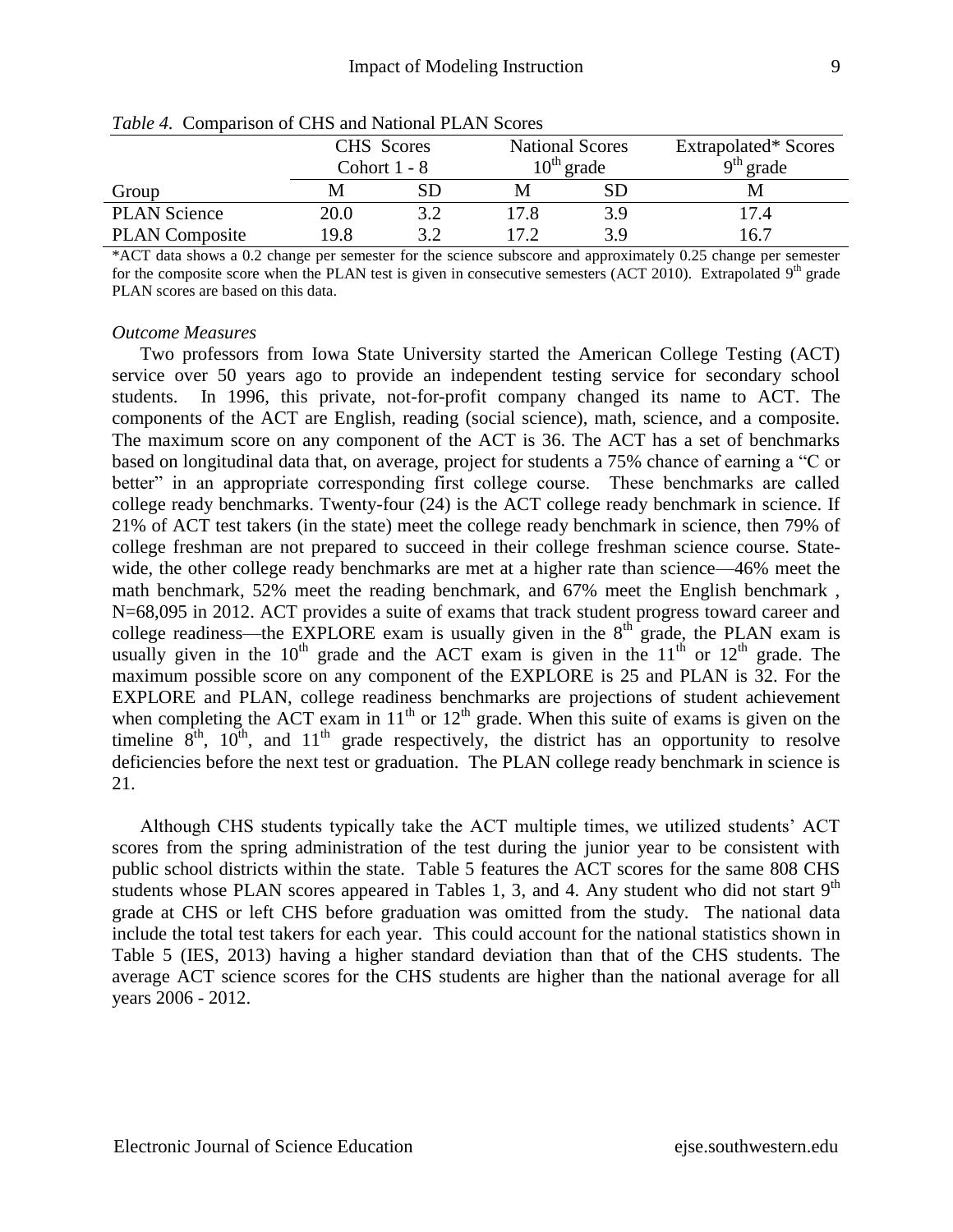|                      | CHS Scores<br>Cohort $1 - 8$ |    | National Scores*<br>$2005 - 2012$ |     |  |
|----------------------|------------------------------|----|-----------------------------------|-----|--|
|                      | M                            | SD |                                   | SD  |  |
| <b>ACT</b> Science   | 23.5                         |    | 20.9                              | 4.9 |  |
| <b>ACT Composite</b> | 23.8                         |    | 21 1                              | 51  |  |

*Table 5.* Comparison of CHS and National ACT Scores

*CHS: N = 808; CHS ACT years 2005-2012. For national scores, N=11.2 million.* 

*\*Calculated as a simple average of data provided in* http://nces.ed.gov/programs/digest/d12/tables/dt12\_175.asp

#### *Results for Research Question 1: Science Achievement*

Having studied the differences in academic achievement in science among the entering freshman groups, ACT science scores were examined by group—traditional instructional context, inverted curriculum alone, and modeling instruction within the inverted curriculum. Table 6 summarizes the average PLAN Science scores, ACT Science Scores, and gains made for those same 808 CHS students (described in Tables 1, 3, and 4) based on the instructional context they experienced.

*Table 6*. Science Mean Scores by Treatment Group and Gains from PLAN to ACT

|                           | <b>PLAN Science</b> |      |           |     | <b>ACT</b> Science |           | Gains                        |
|---------------------------|---------------------|------|-----------|-----|--------------------|-----------|------------------------------|
| Group                     |                     | M    | <b>SD</b> | N   | М                  | <b>SD</b> | $M_{\rm ACT} - M_{\rm PLAN}$ |
| Traditional<br>(baseline) | 402                 | 20.3 | 3.38      | 402 | 23.1               | 4.03      | 2.8                          |
| Treatment 1               | 214                 | 19.6 | 2.83      | 214 | 23.7               | 4.03      | 4.1                          |
| Treatment 2               | 192                 | 20.0 | 3.01      | 192 | 24.3               | 4.28      | 4.3                          |

The mean PLAN science subscores for these students demonstrated similar trends for the three instructional contexts. From a baseline perspective, the students studying in the traditional instructional context were *not* less well prepared for studying science as compared to the two treatment groups. Students in Treatment 1 started out with a slightly lower mean PLAN science subscore (19.6) than the traditional (20.3) or Treatment 2 (20.0). Table 6 compares the mean ACT science subscores for the three instructional contexts for the 808 CHS students. On average, the traditional instructional context group scored the lowest  $(M=23.1)$ , followed by the students with the inverted curriculum alone  $(M=23.7)$ , and finally the students who experienced modeling instruction within the inverted curriculum scored the highest  $(M=24.3)$ . A score of 24.3 on the ACT science is of particular importance since the ACT college readiness benchmark is a science subscore of 24. Students from the traditional instructional context gained only 2.8 points over their 9<sup>th</sup> grade PLAN science subscore. Students in Treatment 1 and Treatment 2 gained more than 4 points, on average, from the PLAN science subscore to the ACT science subscore ( $M_{diff}$  = 4.1and 4.3, respectively).

Comparing the groups in pairs, Cohen's *d* can be calculated as the difference in the sample means divided by the pooled standard deviation for different sample sizes (Cohen, 1988). A Cohen's *d* value of 0.2 was considered a small effect, 0.5 a medium effect, and 0.8 a large effect. Table 7 shows the largest difference (1.2 points) in average ACT subscores for the [Treatment 2 – Traditional] pair (students who experienced modeling instruction within the inverted curriculum context compared to the students who experienced the traditional instructional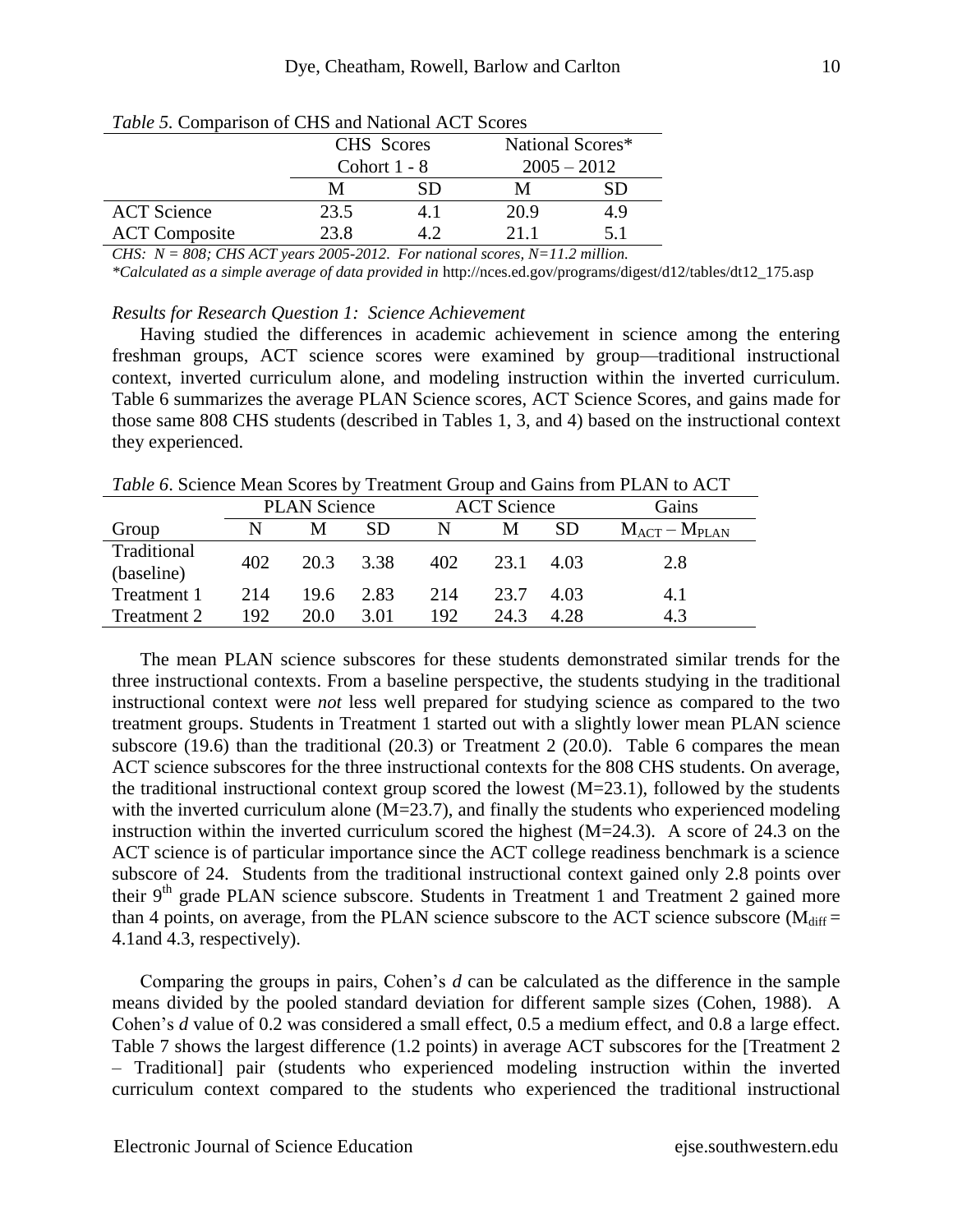context), yielding an effect size of 0.29. Other differences between groups are approximately half as much. Cohen would consider that an effect of this size is one that could likely happen under normal circumstances.

| <i>Lable 7</i> , Effect Size to Compare Difference in Bampic Means |               |        |             |  |  |  |  |  |
|--------------------------------------------------------------------|---------------|--------|-------------|--|--|--|--|--|
| Group                                                              | Difference in | Pooled | Cohen's $d$ |  |  |  |  |  |
|                                                                    | <b>Means</b>  | SD     |             |  |  |  |  |  |
| Treatment $2^*$ – Traditional (baseline)                           | 1.2.          | 4 1 1  | 0.29        |  |  |  |  |  |
| Treatment $1*$ – Traditional (baseline)                            | 0.6           | 4.03   | 0.15        |  |  |  |  |  |
| Treatment $2$ – Treatment 1                                        | 0.6           | 4 15   | 0.14        |  |  |  |  |  |

*Table 7*. Effect Size to Compare Difference in Sample Means

*\*Treatment 1 = inverted curriculum alone, Treatment 2 = modeling instruction within the inverted curriculum*

# *Results for Research Question 2: College Readiness*

Many national leaders and organizations have set a goal for every high school student to be college and career ready upon graduation. Nationally, in the four areas tested by ACT (English, mathematics, reading and science), only 25% of all U.S. students tested meet all four college readiness benchmarks (ACT, 2012). In our state, only 16% of high school graduates meet college readiness benchmarks in all four areas. ACT notes that, based on their data, the most important factor in determining college readiness of a high school graduate is the level of college readiness (measured by the EXPLORE test given in the  $8<sup>th</sup>$  grade) when they enter high school (ACT, 2009).

EXPLORE test scores are not available for the CHS students since that test is usually taken in the  $8<sup>th</sup>$  grade and CHS includes only  $9<sup>th</sup>$  through  $12<sup>th</sup>$  grades. The PLAN test score matched, by student, with their corresponding ACT score was used to examine the CHS students' progress toward college readiness in science during high school at CHS. One measure of success was the movement of students who were *not* considered college ready in science when they completed the PLAN test (science subscore is less than 21) to being college ready in science when they completed the ACT (science subscore is 24 or higher).

The percentage of CHS students in each treatment group who met the college ready benchmark in science on the PLAN is less than the percentage of the baseline group who met the benchmark. As pointed out earlier, students in the treatment groups are less well prepared in science as they enter  $9<sup>th</sup>$  grade. The percentage of students who met the benchmark in science on the ACT is greater for both treatment groups (48.1 and 56.8 for Treatment 1 and 2, respectively) than in the traditional instructional context (45.3%). Figure 2 shows a steady growth in the difference between the percent of CHS students testing college ready in science on the PLAN and those testing college ready in science on the ACT (2%, 18%, and 21% for the Traditional baseline group, Treatment 1, and Treatment 2, respectively).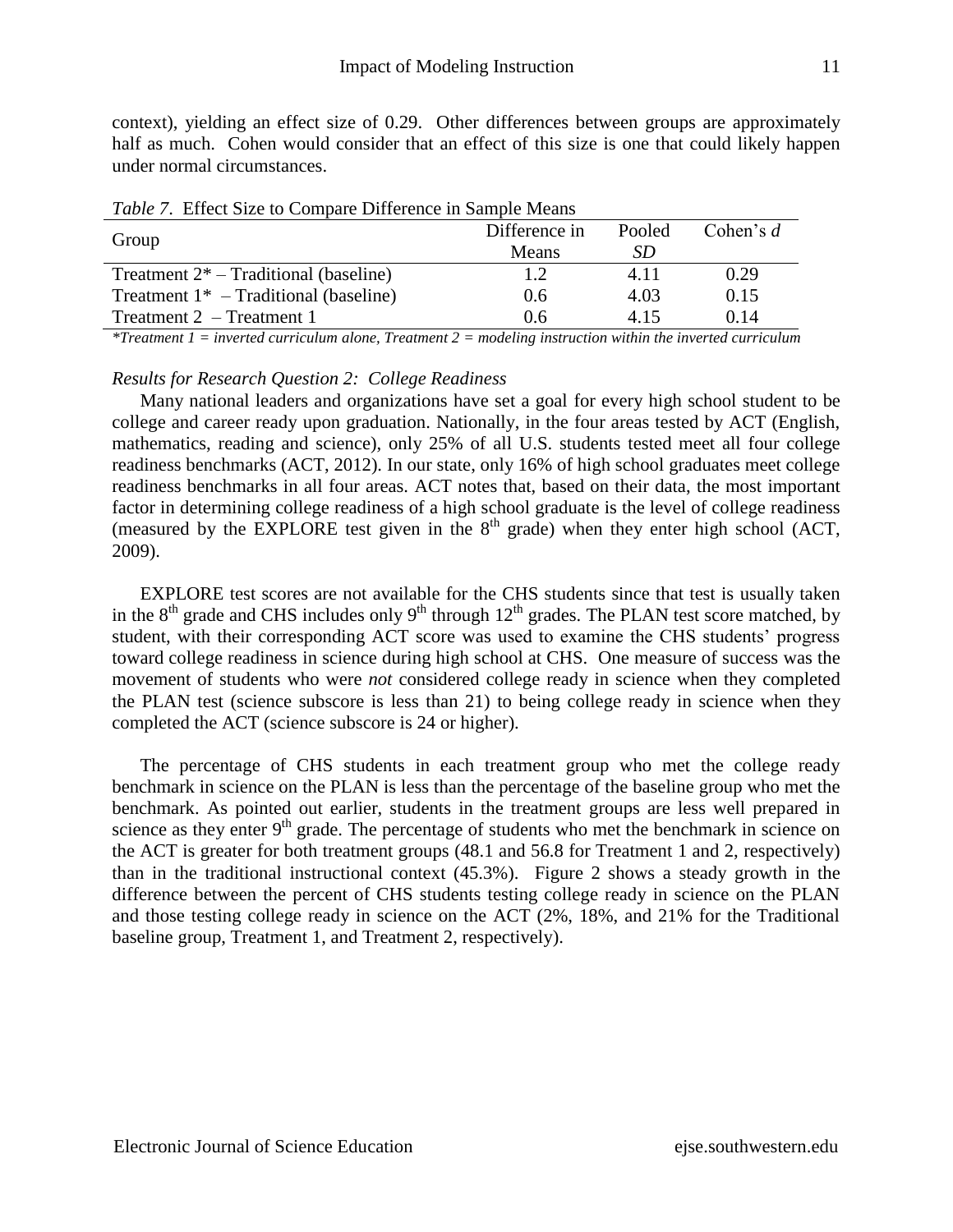

*Figure 2*. Proportion of Students who Met PLAN and ACT College Readiness Benchmark (CRB) of 21 and 24 in Science, Respectively, by Intervention Group

Although ACT does not provide a national comparison to this exact analysis (PLAN in  $9<sup>th</sup>$ grade to ACT in  $11<sup>th</sup>$  grade), they do have an assessment of student change from the  $8<sup>th</sup>$  grade EXPLORE test to the  $11<sup>th</sup>$  grade ACT test and from the  $10<sup>th</sup>$  grade PLAN test to the  $11<sup>th</sup>$  grade ACT test. ACT (2009) describes a scale for which expected growth ranges in science from EXPLORE to ACT are from 3 to 4 points based, not surprisingly, on how "close" to college ready the students were on the earlier test. ACT uses the phrase "off-target" to indicate that the student's subscore is more than 2 points below the corresponding subscore college readiness benchmark. "Close" means the student is below the benchmark by no more than two (2) points. Of the CHS students who experienced modeling instruction within the inverted curriculum instructional context, 59% of the students who were not college ready in science when they completed the PLAN test moved up one or more categories (from "off-target" to "close to college ready," from "close to college ready" to "college ready," or from "off-target" to "college ready"). ACT data from a sample of 150,000 students (ACT, 2009) show that students who do not test college ready at the time of the EXPLORE ( $8<sup>th</sup>$  grade) or PLAN ( $10<sup>th</sup>$  grade) are not likely to test college ready on the ACT in  $11<sup>th</sup>$  grade. ACT (2007) data shows that some gain in college readiness in science occurs between  $8<sup>th</sup>$  and  $10<sup>th</sup>$  grade (EXPLORE and PLAN), but little gain occurs between  $10^{th}$  and  $12^{th}$  grade. The traditional instructional context for CHS conforms to these expectations (little gain), but this is not true for either of the treatment groups.

Since CHS students do not complete the EXPLORE test in  $8<sup>th</sup>$  grade and complete the PLAN test in  $9<sup>th</sup>$  grade instead of  $10<sup>th</sup>$  grade, comparing PLAN scores to ACT scores is the closest comparison to ACT's (2009) college readiness growth description. Examining college readiness for each instructional context reveals large differences. For the 402 students in the baseline group, 43% were considered college ready in science on the PLAN. When those same students completed the ACT, 45% were considered college ready in science (a change of +2%). Thus, for CHS students, if the same traditional instructional context had been continued, it would be reasonable to expect an approximate 2.5% increase (Table 8) in the percent of students who were college ready in science on the ACT as compared to those who were college ready in science on the PLAN. In comparison, Table 8 shows that, for the two treatment groups, the increase in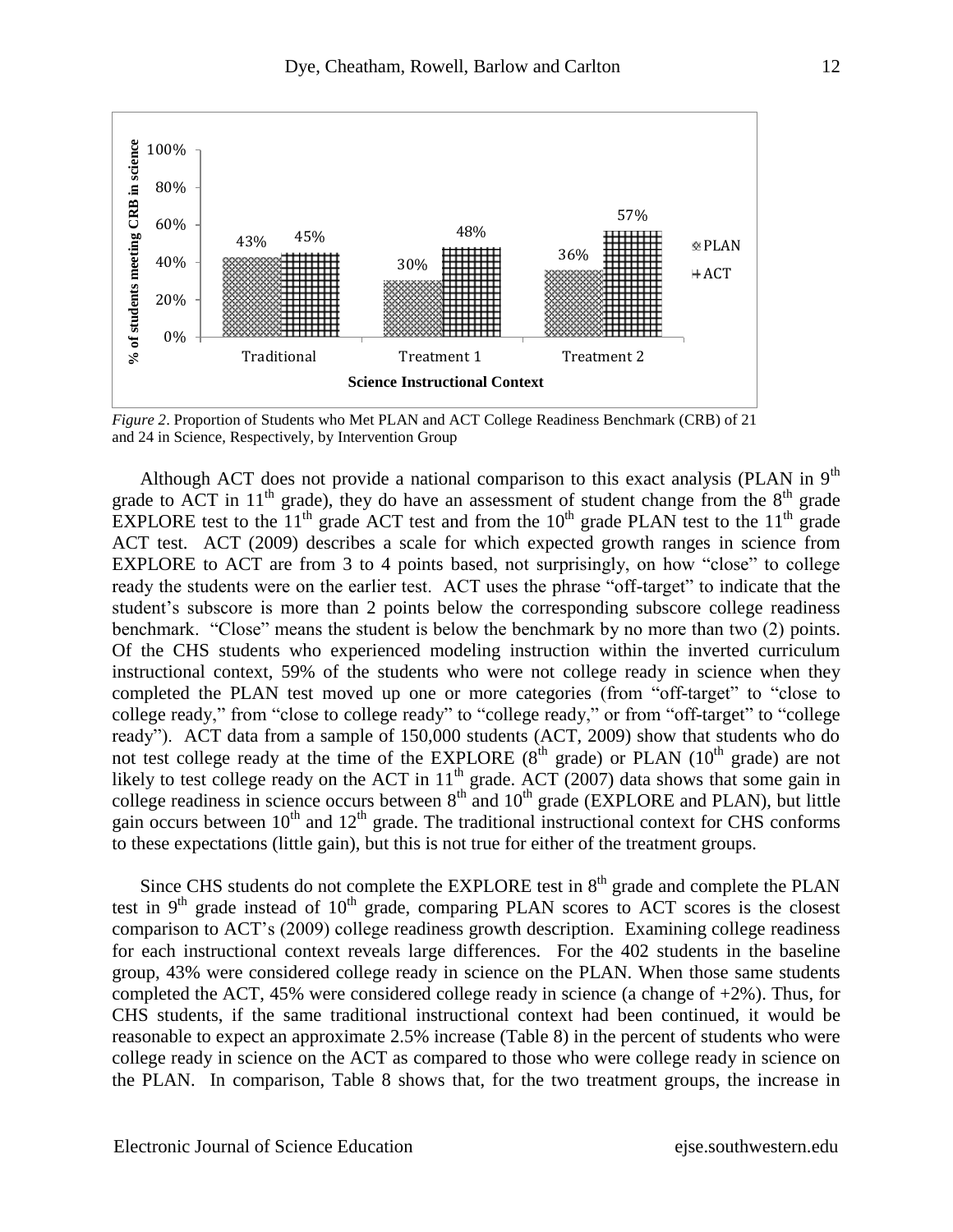| Table 8. Students Testing College Ready in Science on PLAN and ACT |       |         |         |                |  |  |  |  |
|--------------------------------------------------------------------|-------|---------|---------|----------------|--|--|--|--|
| Treatment/Context                                                  | $N^*$ | PLAN-   | $ACT-$  | Difference     |  |  |  |  |
|                                                                    |       | Science | Science | $(ACT - PLAN)$ |  |  |  |  |
| Traditional                                                        | 402   | 42.8%   | 45.3%   | 2.5%           |  |  |  |  |
| Treatment 1                                                        | 214   | 30.4%   | 48.1%   | 17.8%          |  |  |  |  |
| Treatment 2                                                        | 192   | 35.9%   | 56.8%   | 20.8%          |  |  |  |  |

college readiness in science from the PLAN to the ACT is approximately 18% and 21% for Treatment 1 and Treatment 2, respectively.

*\*Same 808 CHS students from Table 1.*

Table 9 examines incremental steps for students, regarding their college readiness status. For students in the baseline group who were off-target (more than two points below the college ready benchmark in science on the PLAN), only 8% were college ready in science when they completed the ACT. More than twice that percentage of students in the two treatment groups moved from being off-target in science on the PLAN to college ready on the ACT (18% and 21% for Treatment 1 and 2, respectively). As expected, the percent of students in all three groups who were "close to college ready" in science on the PLAN and moved to college ready on the ACT was higher than for those who were "off-target." Moreover, the improvement in college readiness is notably better for the two treatment groups. In Treatment 2 over 50% of the students who were close to college ready in science on the PLAN moved to college ready in science on the ACT.

*Table 9*. Number and Proportion of Students Achieving PLAN and ACT College Readiness Benchmark Scores (CRB) in Science by Treatment Group

|             |     |     | <b>PLAN</b> |           |              |           | PLAN to ACT |          |              |
|-------------|-----|-----|-------------|-----------|--------------|-----------|-------------|----------|--------------|
| Group       |     | Off | Close       | <b>CR</b> | Off to Close | Off to CR | Close to CR | CR to CR | CR to not CR |
|             |     |     | n           |           | n            | n(%)      | n(%)        | $n$ (%)  | n(%)         |
| Traditional | 402 | 116 | 114         | 172       | 27           | 9(8)      | 38 (33)     | 135 (78) | 37(22)       |
| Treatment 1 | 214 | 83  | 66          | 65        | 37           | 15 (18)   | 30(46)      | 58 (89)  | 7 (11)       |
| Treatment 2 | 192 | 52  | 71          | 69        | 25           | 11 (21)   | 37 (52)     | 61 (88)  | 8 (12)       |

 $CR =$  college ready in science (ACT science score  $\ge$  24); Off means off-target (more than 2 points below the CRB score; for PLAN,  $\lt$  19), Close means below the CRB by 2 points or less—on PLAN, 19  $\lt$  score  $\lt$  21, on ACT, 22  $\lt$ score  $\leq$  24. In Table 8, "Off" applies only to PLAN; "close" and "CR" apply to both tests. CR alone applies to PLAN.

The last column of Table 9 shows the percent of students who were predicted by the PLAN to be college ready in science but who did not test college ready in science on the ACT. For the baseline group, 22% of the students who were on-target to be college ready in science at the time of the PLAN test did not test college ready in science on the ACT. This percentage decreases to approximately half in the two treatment groups. Thus, for the treatment groups, a smaller percentage of PLAN college ready students regress to *not* testing college ready on the ACT: 22% to 11% to 12% for the baseline and two treatment groups, respectively.

# Discussion and Conclusion

Recognizing the role that curriculum and instruction play in improving science education (Machi, 2009), this research has examined the potential impact of instructional context (defined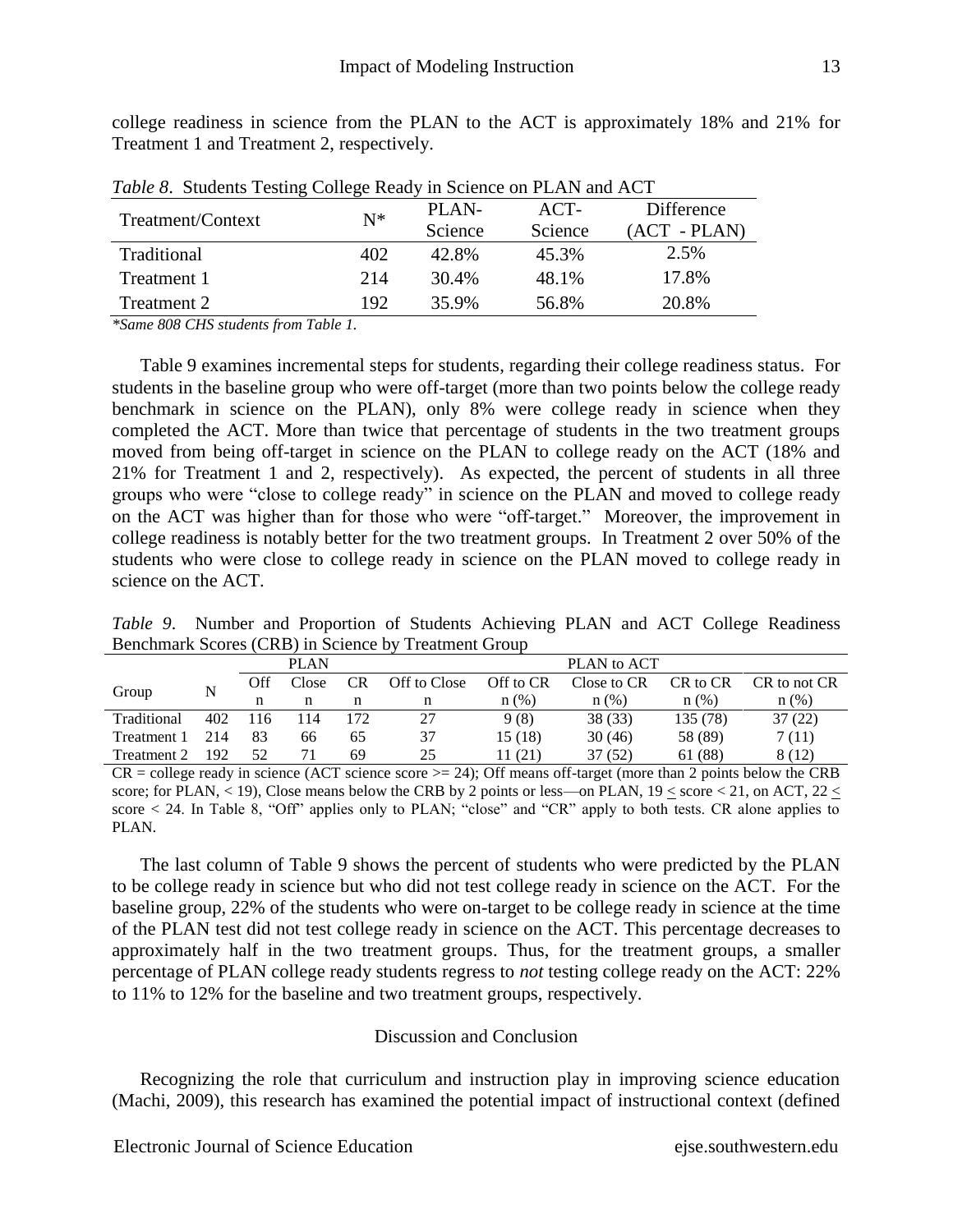to be the sequence of science courses and the pedagogy used in teaching science) on (1) student achievement based on ACT science subscores, and (2) college readiness in science also measured by ACT science subscores.

This *in situ* study examined ACT science subscores collected from eight cohorts of students at CHS. CHS is not an exclusive high school. However, the average CHS freshman may be better prepared in science than the national average (CHS PLAN science score of 20.0 compared to an extrapolated  $9<sup>th</sup>$  grade norm of 17.4, Table 4). We do not have an exact baseline comparison to state or national data for CHS because CHS administers the PLAN test in the fall of the 9<sup>th</sup> grade, and ACT recommends the PLAN test for fall of the  $10<sup>th</sup>$  grade. In our analysis, we used the PLAN science score as a benchmark against which we measured progress. The other benchmark was the science scores from the PLAN and ACT for students in cohorts 1 - 4 who graduated before changes were made to the science sequence or the science pedagogy (traditional instructional context).

Prior research has shown that inverting the curriculum (Glasser, 2012; Liang et al., 2012; Lederman, 1995; Lederman, 2001) and using the modeling instruction pedagogy (Barker, 2012; Brewe et al., 2008; Hestenes, 1987; Hestenes, 2000; Jackson et al., 2008; Liang et al., 2012; Wells et al., 1995) have each proven successful when used independently. This study examined a combination of these two treatments. This retrospective analysis suggests that both treatments had a positive influence on student achievement in science as measured by the ACT science subscores at CHS. In particular, the gains in average science subscores (ACT – PLAN) of the treatment groups were 4.1 and 4.3 points for Treatment 1 and Treatment 2, respectively, and the baseline group only improved 2.8 points, on average (see Table 6). The improvement was modest but important.Despite the lower PLAN science scores of both treatment groups compared to the baseline group, their ACT science score improvements exceeded those of the baseline (traditional) group. Of the three groups (baseline and two treatment groups), treatment group 1 had the lowest entering PLAN science scores. We have no explanation for this anomaly. It is true that the percentage of Treatment 1 students who tested "off-target" in science on the PLAN test was at least 10% larger than the other groups. So, treatment group 1, for whatever reason, had a larger percentage of students who were poorly prepared in science upon entry into high school, making their increase in ACT science scores even more surprising. What growth in science subscore is reasonable from  $9<sup>th</sup>$  grade to  $11<sup>th</sup>$  grade? ACT (2009) suggests an expected growth in science subscore from  $8<sup>th</sup>$  grade to  $12<sup>th</sup>$  grade, ranging from 3.0 to 3.9, with higher growth for students who are better prepared in  $8<sup>th</sup>$  grade. From  $10<sup>th</sup>$  grade PLAN to  $12<sup>th</sup>$  grade ACT test, the expected growth in science subscores ranges from 0.9 (for students who are offtarget, more than 2 points below the PLAN science benchmark of 21) to 2.7 (for students who meet the PLAN benchmark). Either way (EXPLORE in  $8<sup>th</sup>$  grade or PLAN in  $10<sup>th</sup>$  grade), CHS students from each of the treatment groups (taken as a whole) exceeded the highest expected ACT gains in science (3.9).

Furthermore, for the modeling instruction within the inverted curriculum context (Treatment 2), the  $11<sup>th</sup>$  grade ACT science subscore average was 24.3, which exceeded the ACT college readiness benchmark of 24. Thus, on average, Treatment 2 students graduated from high school prepared to succeed in freshman biology in college (college ready in science).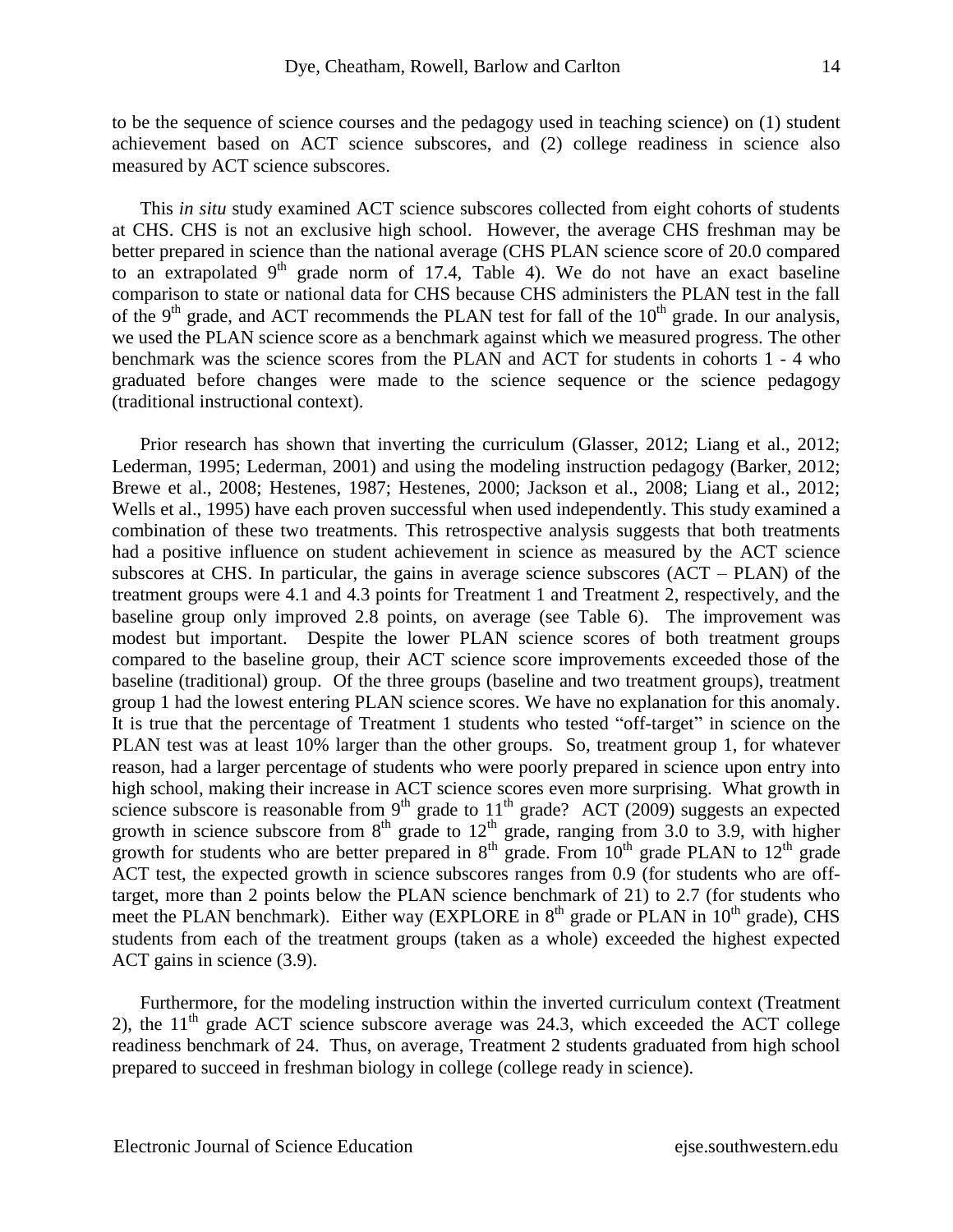Improvements were also seen in science *college readiness* for the CHS students in the two treatment groups as compared to the teacher-centric baseline group (see Table 8). Before changing the instructional context, roughly the same percentage of students tested college ready in science at graduation (ACT science subscore of at least 24) as were projected to be college ready when they entered high school (PLAN science subscore of at least 21)—only a 2.5% difference from the PLAN projection to the actual ACT readiness result. Treatment 1 (inverting the curriculum alone) demonstrated an increase in readiness of 17.8% and Treatment 2 (modeling instruction within the inverted curriculum) demonstrated an increase of 20.8%, each more than seven times the increase in the baseline group. Although there are not direct comparisons nation-wide for this improvement in science college readiness because of the atypical administration date of CHS's PLAN test, the increase is worthy of further study. ACT data from a sample of 150,000 students (ACT, 2009) demonstrate that students who do not test college ready at the time of the EXPLORE  $(8<sup>th</sup> \text{ grade})$  or PLAN  $(10<sup>th</sup> \text{ grade})$  are not likely to test college ready on the ACT in  $11<sup>th</sup>$  or  $12<sup>th</sup>$  grade. In fact, ACT suggests that for students scoring below the college readiness benchmark on, say, the EXPLORE test, it is unreasonable to expect to make up more than half the difference to the benchmark by the next assessment (PLAN or ACT). For instance, a student with a PLAN science score of 17 (4 points below the PLAN science benchmark of 21) could expect an ACT science score of 22, two points (half) below the science benchmark of 24.

Neither ACT data nor the baseline group statistics predicted the growth in college readiness for students in the treatment groups who tested "off-target" or "close to college ready" in science on the PLAN test. Table 9 shows that  $8\%$  of the baseline group who were "off-target" in science on the PLAN, tested college ready in science on the ACT. Comparable numbers for Treatments 1 and 2 are 18% and 21%, respectively. As expected, a higher percentage of students who tested ―close‖ to the science benchmark on the PLAN moved to college ready on the ACT, compared to students who tested off-target. As previously stated, ACT (2007) research showed little growth in the percentage of students testing college ready in science between  $10^{th}$  grade PLAN and  $12^{th}$ grade ACT. Table 9 shows that one-third of the baseline group who tested "close to college ready" in science on the PLAN were college ready when they completed the ACT. For the treatment groups the percentages were 46% and 52%, respectively, essentially improving from a third to a half.

To put the data from Figure 2 (or Table 8) into context, twenty-one percent (21%, N=68095) of students within the state meet the science college readiness benchmark on the  $11<sup>th</sup>$  grade ACT test (ACT, 2012). From Figure 2, 57% of CHS students from Treatment 2 meet the science college readiness benchmark, up from 45% before any changes in science sequence or pedagogy. For CHS this translates to an additional tenth of their graduating class who graduated college ready in science under Treatment 2. Nationally, only 31% of students completing the ACT meet the college readiness benchmark in science. Comparing the 57% to the projected college readiness of entering freshmen, Figure 2 demonstrates that 21% more students tested college ready in science on the ACT than were projected to be college ready when they completed the PLAN test. This is a fifth of the graduating class.

Since this is an observational study, there could certainly be other variables that also changed during the treatment years at CHS, which affected the improvement in science ACT scores and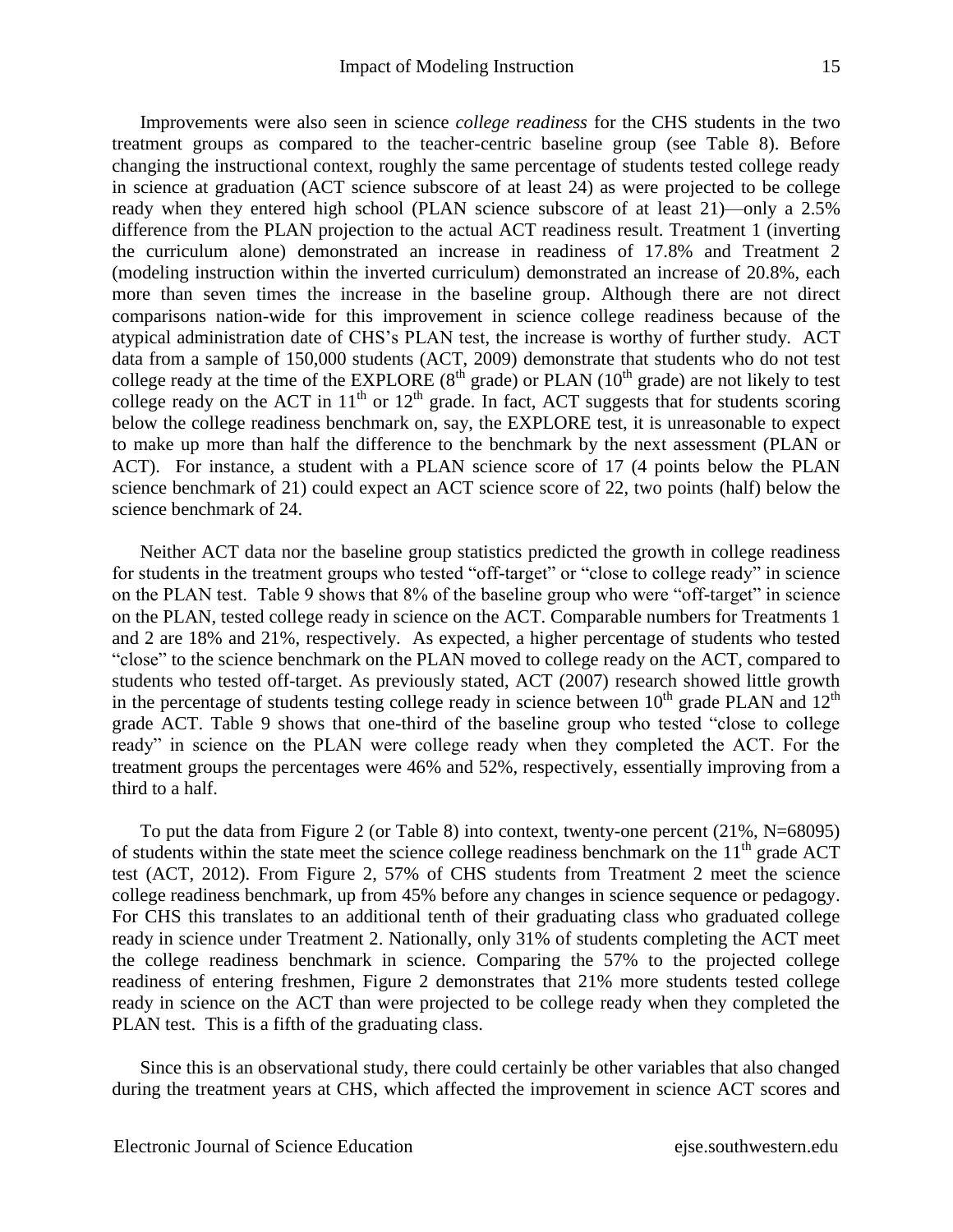college readiness. However, the entering students' achievement levels in science did not improve and there were minimal changes in school leadership and classroom teachers. Each new teacher was trained in modeling instruction before starting and was mentored by an experienced modeling teacher. Furthermore, CHS leadership and science teachers could not describe any other change in their school, which they believed could have produced such a positive change in the ACT science scores or science college readiness of their students. Clearly, additional study of how such changes in instructional context can improve college readiness is warranted.

#### *Study Limitations*

Having data from only one private high school is a limitation. The school is not exclusive, but science scores of entering freshman were higher than the national average. At CHS, the PLAN test was given in  $9<sup>th</sup>$  grade instead of  $10<sup>th</sup>$  grade as recommended by ACT, making state and national comparisons difficult. Data are still being collected in order to examine modeling instruction for all three science courses within the inverted curriculum (physics in  $9<sup>th</sup>$  grade, chemistry in  $10^{th}$  and biology in  $11^{th}$  grade). This is not a randomized experiment, but rather a retrospective examination of the changes in the instructional context in science of a small private high school over time. Inferences are not intended to be drawn from this study, but rather a description of results for this high school. The study does not allow the separation of potential variables which could influence the improvements in ACT scores. For example, we are not able to adjust for any improvement in teaching due to increased experience within a context or across contexts.

A large scale controlled study is needed to determine if the combination of modeling instruction within the inverted curriculum holds sufficient promise for meeting the demand for improvement in science education in the U.S.

#### References

- ACT. (2007). Rigor at risk: Reaffirming quality in the high school core curriculum. Iowa City, IA: Author.
- ACT. (2008). Measuring college readiness: The national graduating class of 2008*.* Iowa City, IA: Author.
- ACT. (2009). How much growth toward college readiness is reasonable to expect in high school? *Issues in College Readiness*. Iowa City, IA: Author.
- ACT. (2010). National Norms and Estimated ACT Composite Scores: 2010 National Norms, [http://www.act.org/plan/norms/index.html.](http://www.act.org/plan/norms/index.html)
- ACT. (2012). *2012 ACT national and state scores.* Retrieved October 24, 2012 from http://www.act.org/newsroom/data/2012/benchmarks.html.
- Banchi, H., & Bell, R. (2008). The many levels of inquiry. *Science and Children*, 46(2), 26-29,
- Barbera, J., Adams, W. K., Wieman, C. E., & Perkins, K. K. (2008). Modifying and validating the Colorado Learning Attitudes about Science Survey for use in chemistry. *Journal of Chemical Education, 85,* 1435–1439.
- Barker, J. G. (2012). *Effect of instructional methodologies on student achievement modeling instruction vs. traditional instruction.* Unpublished master's thesis, Louisiana State University.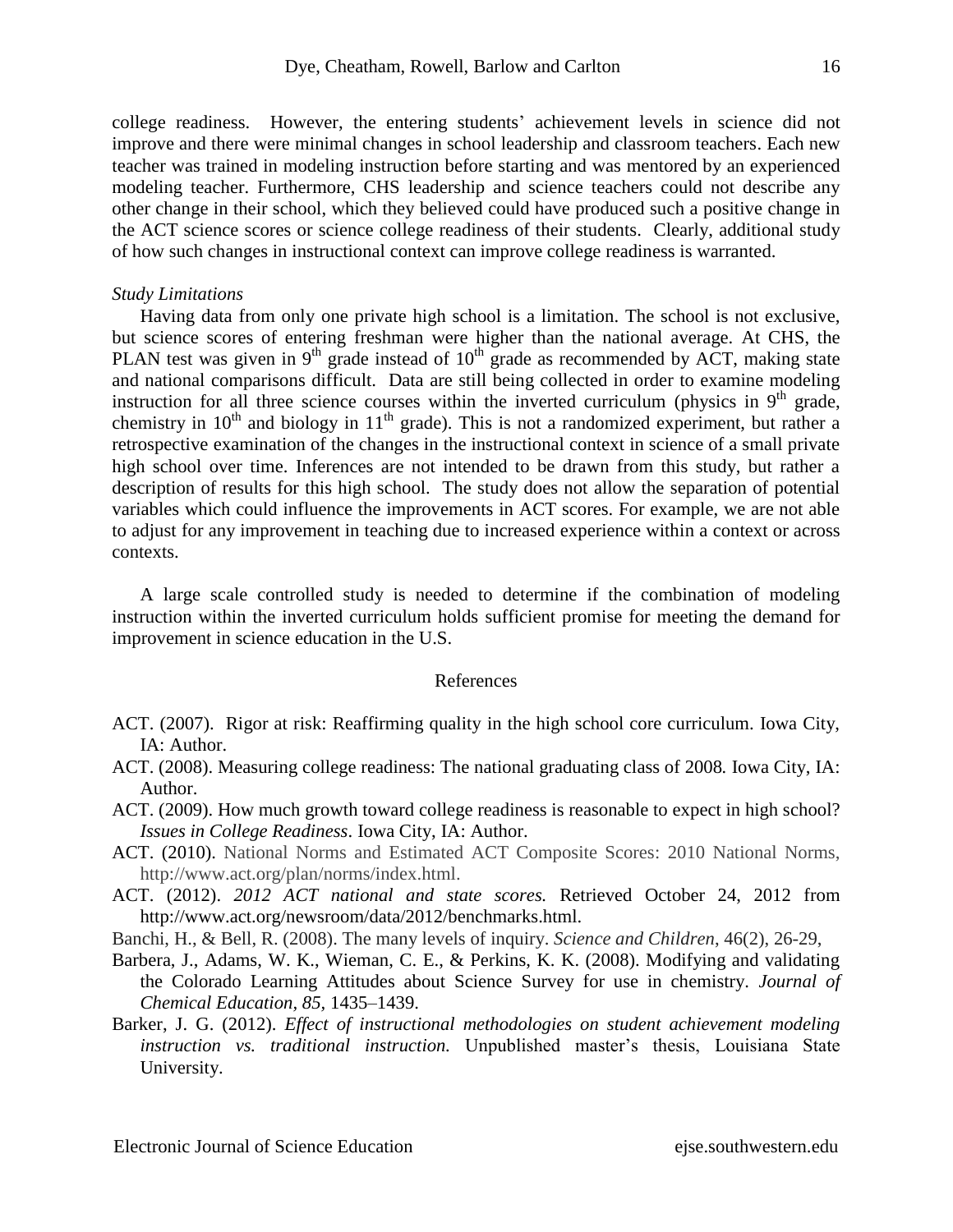- Bess, K., & Bybee, R. (2004, June). *Systemic reform of secondary school science*. Paper presented at the AAS/UNESCO International Conference of Science & Technology Education: Systemic Approaches to Reform, Paris, France.
- Bransford, J., Brown, A., & Cocking, R. (2000) *How people learn: Brain, mind, experience, and school.* Washington, DC: National Academy Press.
- Brewe, E., Kramer, L., & O'Brien, G. (2008). CLASS shifts in modeling instruction. In C. Henderson, M. S. Sabella, & L. Hsu (Eds.), *2008 Physics Education Research Conference.*  Melville, NY: American Institute of Physics
- Cohen, J. (1988). *Statistical power analysis for the behavioral sciences (2nd ed.*). Hillsdale, NJ: Erlbaum.
- D'Avanzo, C. (2008). Biology concept inventories: Overview, status, and next steps. *Bioscience, 58,* 1079–1085.
- Dugger, C., Principe, B., & Rudolph, D. (2012). *Alignment of Tennessee Standards with modeling-based curriculum and pedagogy (for chemistry).* Product of Project TIME grant funded by Tennessee Department of Education.
- Dye, J., Nolan, M., & Rudolph, D. (2012). *Alignment of Tennessee Standards with modelingbased curriculum and pedagogy (for biology).* Product of Project TIME grant funded by Tennessee Department of Education.
- Edelson, D., & Reiser, B. (2006). Making authentic practices accessible to learners: Design challenges and strategies. In R. K. Sawyer (Ed.), *Cambridge handbook of the learning sciences* (pp. 335-354). New York: Cambridge.
- Farrell, J. J., Moog, R. S., & Spencer, J. N. (1999). A guided inquiry general chemistry course. *Journal of Chemical Education, 76,* 570–574.
- Glasser, H. M. (2012). The numbers speak: Physics first support math performance. *Physics Teacher*, *50*, 53-55.
- Gonzales, P., Williams, T., Jocelyn, L., Roey, S., Kastberg, D., & Brenwald, S. (2008). *Highlights from TIMSS 2007: Mathematics and science achievement of U.S. fourth- and eighth-grade students in an international context* (NCES 2009–001 Revised). Washington, DC: National Center for Education Statistics, Institute of Education Sciences and U.S. Department of Education.
- Gosser, K., Kampmeier, J., & Varma-Nelson, P. (2010). Peer-led team learning: 2008 James Flack Norris Award Address. *Journal of Chemical Education, 87,* 374–380.
- Hake, R. R. (1987). Promoting student crossover to the Newtonian world. *American Journal of Physics, 55,* 878–885*.*
- Hake, R. R. (1998). Interactive-engagement vs. traditional methods: A 6000 student survey of mechanics test data for introductory physics courses. *American Journal of Physics, 66,* 64– 74.
- Hake, R. R. (2009). *What is modeling?* Retrieved from http://modeling.asu.edu/modeling/What ModlInstructionIs09.htm
- Halloun, I. A., & Hestenes, D. (1985a). The initial knowledge state of college physics students. *American Journal of Physics, 53,* 1043–1055.
- Halloun, I. A., & Hestenes, D. (1985b). Common sense concepts about motion. *American Journal of Physics, 53,* 1056–1065.
- Hestenes, D. (1987). Toward a modeling theory of physics instruction. *American Journal of Physics, 55,* 440–454.

Electronic Journal of Science Education ejse.southwestern.edu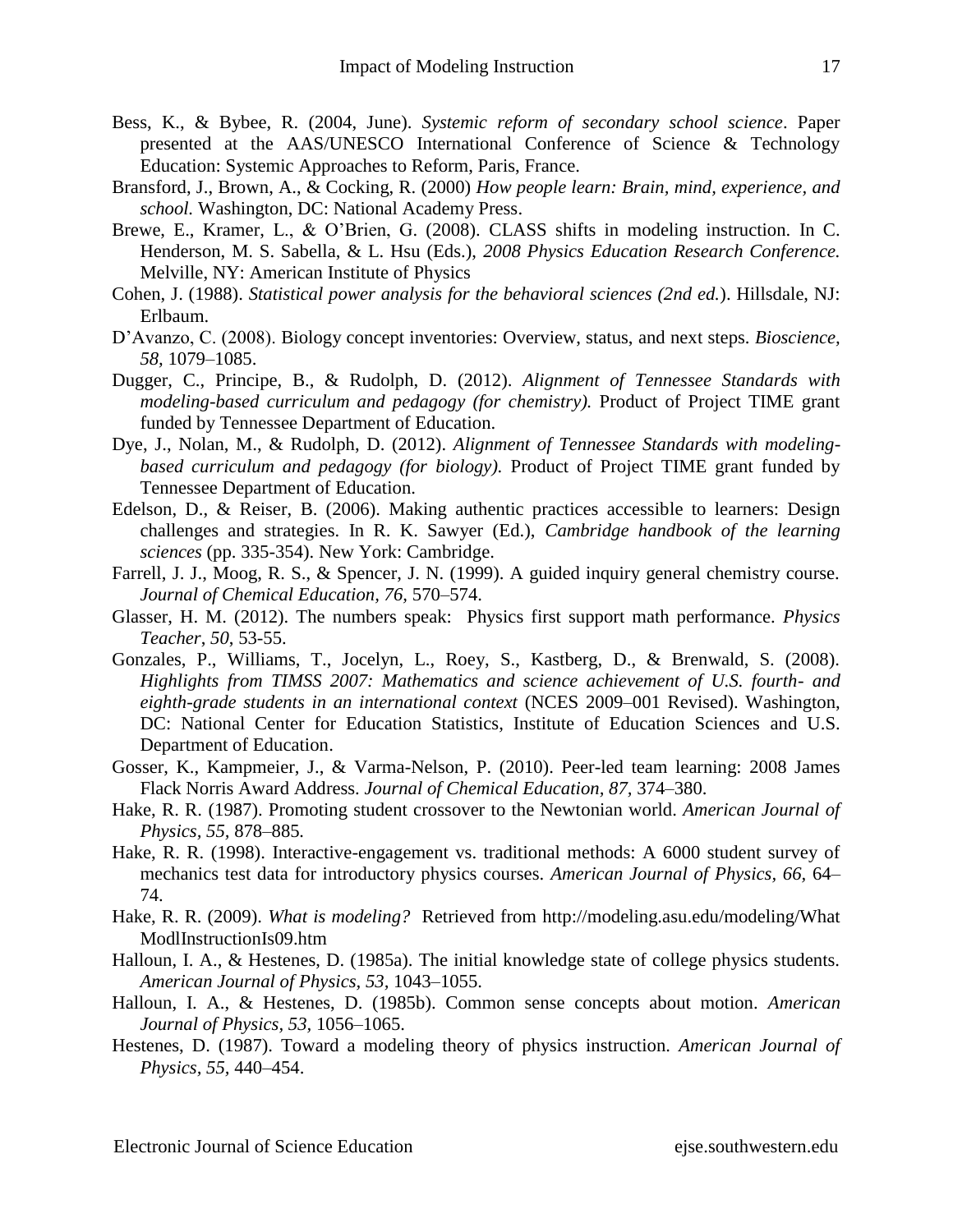- Hestenes, D. (2000). *Findings of the modeling workshop, 1994 – 2000*. One section of an NSF final report. Retrieved from http://modeling.asu.edu/R&E/Research.html.
- Hestenes, D., Wells, M., & Swackhamer, G. (1992). Force Concept Inventory. P*hysics Teacher, 30,* 141–158.
- Jackson, J., Dukerich, L., & Hestenes, D. (2008). Modeling instruction: An effective model for science education. *Science Educator, 17*(1)*,* 10–17.
- Krajcik, J., & Blumenfeld, P. (2006). Project-based learning. In R. K. Sawyer (Ed.), *Cambridge handbook of the learning sciences* (pp. 317-334)*.* New York: Cambridge.
- Laws, P. (1991). Calculus-based physics without lectures. P*hysics Today, 44*(12), 24–31.
- Lederman, L. (1995). ARISE: American renaissance in science education. *FERMILAB-TM-2051.*
- Lederman, L. (2001). Revolution in science education. P*hysics Today, 54*(9), 11–12.
- Lewis, J. E., & Lewis, S. E. (2005). Departing from lectures: An evaluation of a peer-led guided inquiry alternative. *Journal of Chemical Education, 82,* 135–139.
- Liang, L., Fulmer, G., Majerich, D., Clevenstine, R. & Howanski, R. (2012). The effects of a model-based physics curriculum program with a physics first approach: A causalcomparative study. *Journal of Science Education and Technology*, *21*, 114-124.
- Lord, T. (1998). Cooperative learning that really works in biology teaching: Using constructivistbased activities to challenge student teams. *The American Biology Teacher, 60,* 580–588.
- Machi, E., (2009). *Improving U.S. competitiveness with K-12 STEM education and training: A report on the STEM education and National Security Conference, October 21-23, 2008.* (SR-57). Washington, DC: The Heritage Foundation. Retrieved from http://www.eric.ed.gov/PDFS/ED505842.pdf
- Malone, K. L. (2008). Correlations among knowledge structures, force concept inventory, and problem-solving behaviors. *Physical Review Special Topics – Physics Education Research, 4,* 020107 1–15.
- Mazur, E. (1997). *Peer Instruction.* Upper Saddle River, NJ: Prentice Hall.
- McDaniel, C. N., Lister, B C, Hana, M. H., & Roy, H. (2007). Increased learning observed in redesigned introductory biology course that employed web-enhanced, interactive pedagogy. *Cell Biology Education, 6,* 298–310.
- McDermott, L. C. (1984). Research on conceptual understanding in mechanics. P*hysics Today, 37,* 24–32.
- McDermott, L. C., & the Physics Education Group at the University of Washington. (1996). *Physics by Inquiry.* New York: John Wiley and Sons.
- McDermott, L., & Redish, E. (1999). RL-PER1: Physics education research. *American Journal of Physics, 67,* 755–767.
- Mulford, D. R., & Robinson, W. R. (2002). An inventory for alternate conceptions among firstsemester general chemistry students. *Journal of Chemical Education, 79,* 739–744.
- National Commission on Mathematics and Science Teaching in the 21<sup>st</sup> Century. (2000). *Before it's too late: A report to the nation from the National Commission on Mathematics and Science Teaching for the 21st Century.* Washington, DC: U.S. Department of Education.
- National Research Council (NRC). (2001). *NRC report: Physics in a new era, overview.*  Washington, DC: The National Academies Press.
- National Research Council (NRC). (2003). *BIO2010: Transforming undergraduate education for future research biologists.* Washington, DC: The National Academies Press.
- National Research Council (NRC). (2011). *Successful STEM education: A workshop summary.*  A. Beatty, Rapporteur. Committee on Highly Successful Schools or Programs for K-12